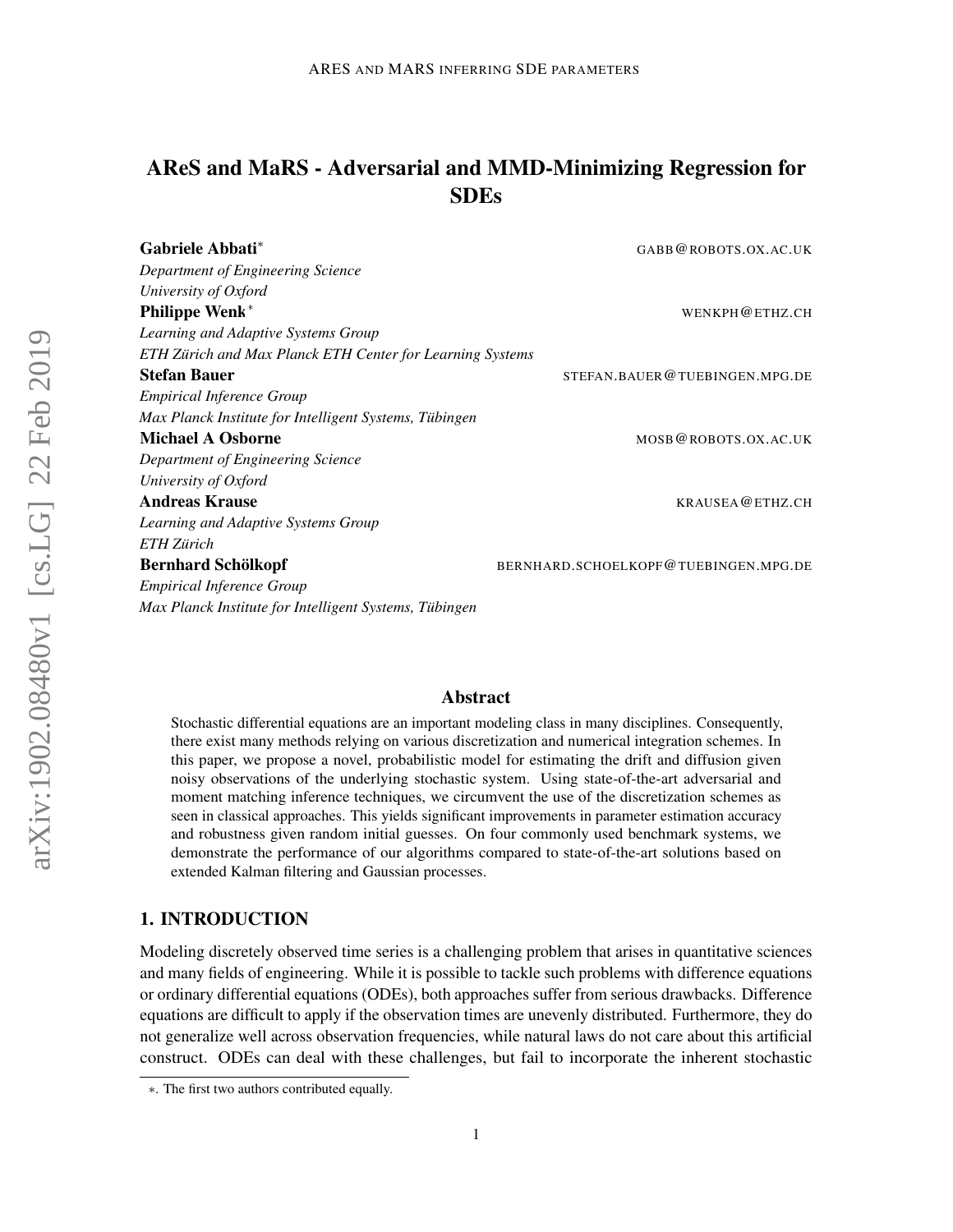behavior present in many physical, chemical or biological systems. These effects can be captured by introducing stochasticity in the dynamics model, which brings to stochastic differential equations (SDEs). In this paper, we will use exclusively the Itô-form

$$
d\mathbf{x}(t) = \mathbf{f}(\mathbf{x}(t), \boldsymbol{\theta})dt + \mathbf{g}(\mathbf{x}(t), \boldsymbol{\theta})d\mathbf{w}(t),
$$
\n(1)

where  $x(t)$  is the time-dependent vector of states we would like to model,  $\theta$  collects the parameters of the model, f is the drift term, g is the vector-valued diffusion function and  $w(t)$  is a Wiener-process of the same dimension as the state vector x.

While SDEs can efficiently capture stochasticity and deal with unevenly spaced observation times or observation frequency, inference is rather challenging. Due to the stochasticity of  $w(t)$ , the state vector  $x(t)$  is itself a random variable. Except for few special cases, it is not possible to find an analytic solution for the statistics of  $x(t)$  for general drift and diffusion terms. The problem is even more challenging if we were to condition on or state-estimate some discrete time observations y (filtering/smoothing) or infer some statistics for the parameters  $\theta$  (parameter inference). It is well known that the parameter inference problem is a difficult task, with most approaches either being very sensitive to initialization [\(Picchini, 2007\)](#page-16-0), strongly dependent on the choice of hyperparameters like the spacing of the integration grid [\(Bhat et al., 2015\)](#page-15-0) or using excessive amount of computational resources even for small scale systems and state-of-the-art implementation [\(Ryder et al., 2018\)](#page-16-1).

The difficulty of the parameter estimation problem of estimating parameters of drift and diffusion under observational noise is readily exemplified by the fact that even major scientific programming environment providers like MATLAB are still lack an established toolbox for practical use. In this paper, we will take a step into a novel direction tackling this open and exciting research question.

#### 1.1 Related Work

While it is impossible to cover all related research efforts, we would like to give a quick overview by mentioning some of the most relevant. For a more in-depth discussion, we recommend [Tronarp and](#page-17-0) Särkkä [\(2018\)](#page-17-0), who provide an excellent review of the current state-of-the-art smoothing schemes. Moreover, [Sørensen](#page-16-2) [\(2004\)](#page-16-2) and [Nielsen et al.](#page-16-3) [\(2000\)](#page-16-3) provide extensive explanations of the more traditional approaches.

Most classical methods rely on calculating  $p(x|\theta)$ . Since  $p(x|\theta)$  is usually analytically intractable, approximation schemes are necessary. [Elerian et al.](#page-15-1) [\(2001\)](#page-15-1) and [Eraker](#page-15-2) [\(2001\)](#page-15-2) used the Euler-Maruyama discretization to approximate  $p(x|\theta)$  on a fixed, fine grid of artificial observation times later to be leveraged in a MCMC sampling scheme. [Pieschner and Fuchs](#page-16-4) [\(2018\)](#page-16-4) and [van der Meulen et al.](#page-17-1) [\(2017\)](#page-17-1) subsequently refined this approach with improved bridge constructs and incorporated partial observability. [Ryder et al.](#page-16-1) [\(2018\)](#page-16-1) recently followed up on this idea by combining discretization procedures with variational inference. Särkkä et al. [\(2015\)](#page-16-5) investigate different approximation methods based on Kalman filtering, while [Archambeau et al.](#page-15-3) [\(2007\)](#page-15-3) and [Vrettas et al.](#page-17-2) [\(2015\)](#page-17-2) use a variational Gaussian Process-based approximation. Finally, it should also be mentioned that  $p(x|\theta)$  can be inferred by solving the Fokker-Planck-Kolmogorov equations using standard numerical methods for PDEs [\(Hurn and Lindsay, 1999;](#page-16-6) Aït-Sahalia, 2002).

Instead of approximating  $p(x, \theta)$  in a variational fashion, Gaussian Processes can as well be used to directly model  $f(x, \theta)$  and  $g(x, \theta)$ , ignoring in this way any prior knowledge about their parametric form. This approach was investigated by [Ruttor et al.](#page-16-7) [\(2013\)](#page-16-7), whose linearization and discretization assumptions which were later relaxed by [Yildiz et al.](#page-17-3) [\(2018\)](#page-17-3). While we will show in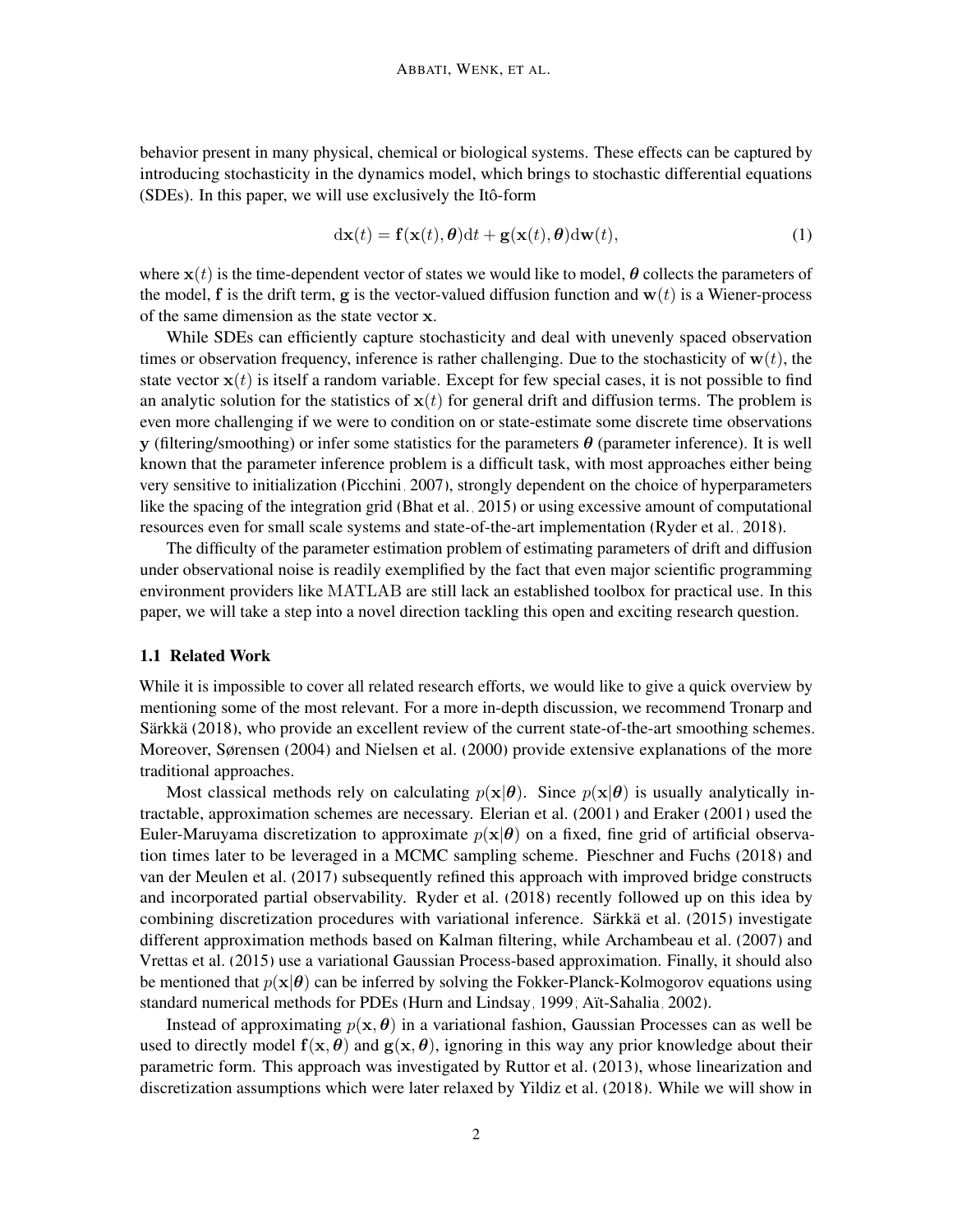our experiments that these methods can be used for parameter estimation if the parametric form of drift and diffusion are known, it should be noted that parameter inference was not the original goal of their work.

#### <span id="page-2-1"></span>1.2 Our Work

To the best of our knowledge, there are only very few works that try to circumvent calculating  $p(x|\theta)$ at all. Our approach is probably most closely related to the ideas presented by [Riesinger et al.](#page-16-8) [\(2016\)](#page-16-8). Our proposal relies on the Doss-Sussman transformation [\(Doss, 1977;](#page-15-5) [Sussmann, 1978\)](#page-16-9) to reduce the parameter inference problem to parameter inference in an ensemble of random ordinary differential equations (RODEs). These equations can then be solved path-wise using either standard numerical schemes or using the computationally efficient gradient matching scheme of [Gorbach et al.](#page-15-6) [\(2017\)](#page-15-6) as proposed by [Bauer et al.](#page-15-7) [\(2017\)](#page-15-7).

The path-wise method of [Bauer et al.](#page-15-7) [\(2017\)](#page-15-7) has natural parallelization properties, but there is still an inherent approximation error due to the Monte Carlo estimation of the expectation over the stochastic element in the RODE. Furthermore, their framework imposes severe linearity restrictions on the functional form of the drift  $f(x, \theta)$ , while it is unable to estimate the diffusion matrix  $g(x, \theta)$ .

While we will keep their assumption of a constant diffusion matrix, i.e.  $g(x, \theta) = G$ , our approach gets rid of the linearity assumptions on the drift f. Furthermore, we substitute the Monte Carlo approximation by embedding the SDE into a fully statistical framework, allowing for efficient estimation of both G and  $\theta$  using state-of-the-art statistical inference methods.

Even though a constant diffusion assumption might seem restrictive at first, such SDE models are widely used, e.g. in chemical engineering [\(Karimi and McAuley, 2018\)](#page-16-10), civil engineering (Jiménez [et al., 2008\)](#page-16-11), pharmacology [\(Donnet and Samson, 2013\)](#page-15-8) and of course in signal processing, control and econometrics. While we believe that this approach could be extended approximately to systems with general diffusion matrices, we leave this for future work.

The contributions of our framework are the following:

- We derive a new statistical framework for diffusion and drift parameter estimation of SDEs using the Doss-Sussmann transformation and Gaussian Processes.
- We introduce a grid-free, computationally efficient and robust parameter inference scheme that combines a non-parametric Gaussian Process model with adversarial loss functions.
- We demonstrate that our method is able to estimate constant but non-diagonal diffusion terms of stochastic differential equations without any functional form assumption on the drift.
- We show that our method significantly outperforms the state-of-the-art algorithms for SDEs with multi-modal state posteriors, both in terms of diffusion and drift parameter estimation.
- We share and publish our code to facilitate future research.<sup>[1](#page-2-0)</sup>

## 2. BACKGROUND

In this section, we formalize our problem and introduce the necessary notation and background drawn from Gaussian process-based gradient matching for ODEs.

<span id="page-2-0"></span><sup>1.</sup> Code available at https://github.com/gabb7/AReS-MaRS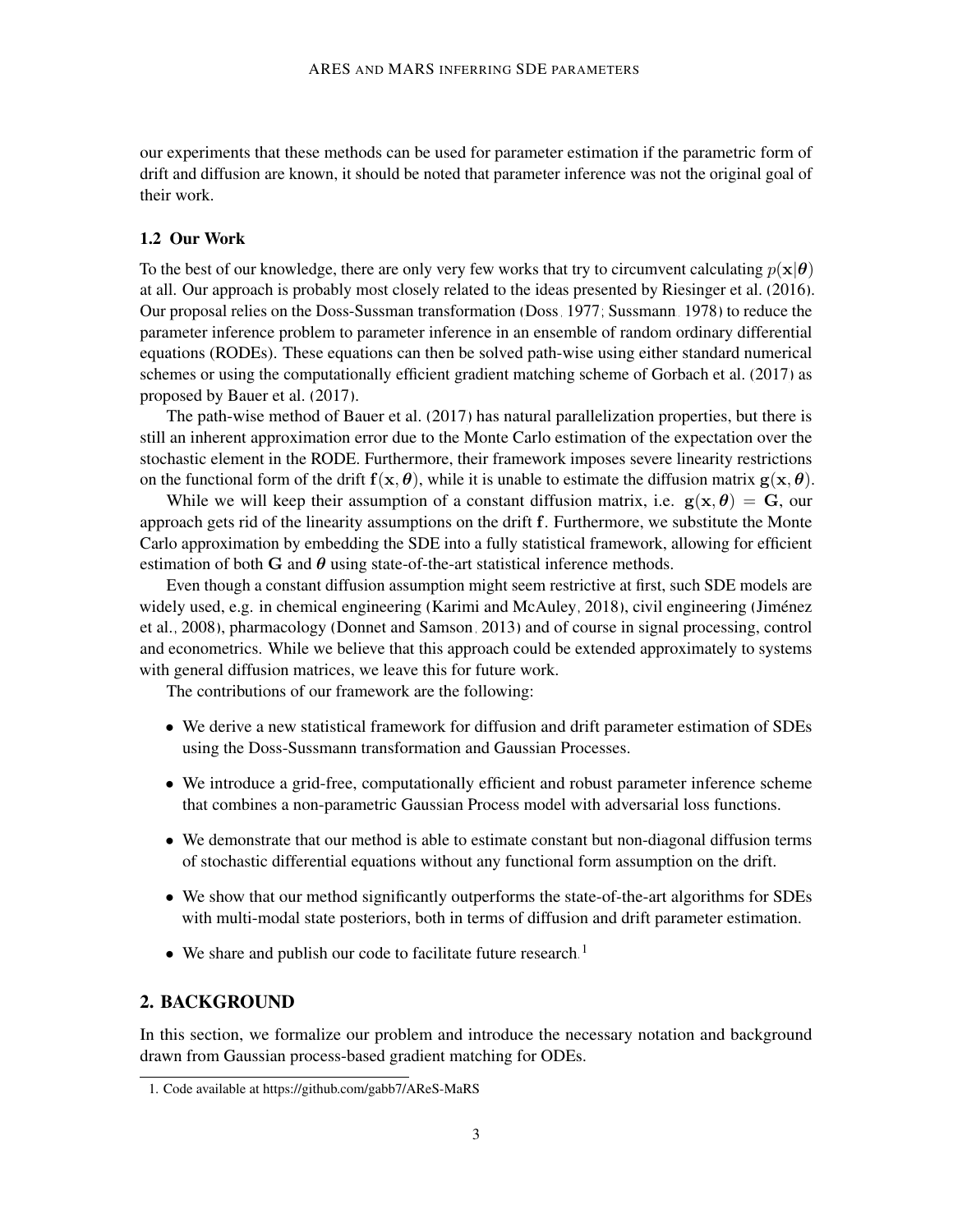#### 2.1 Problem Setting

We consider SDEs of the form

$$
dx(t) = f(x(t), \theta)dt + Gdw(t),
$$
\n(2)

where  $\mathbf{x}(t) = [\mathbf{x}_1(t), \dots, \mathbf{x}_K(t)]^\top$  is the K-dimensional state vector at time t;  $d\mathbf{w}(t)$  are the increments of a standard Wiener process; f is an arbitrary, potentially highly nonlinear function whose parametric form is known, save for the unknown parameter vector  $\theta$ ; G is the unknown but constant diffusion matrix. Without loss of generality, we can assume G to be a lower-diagonal, positive semi-definite matrix.

The system is observed at N arbitrarily spaced time points  $\mathbf{t} = [t_1, \dots, t_N]$ , subjected to Gaussian observation noise:

$$
\mathbf{y}(t_n) = \mathbf{x}(t_n) + \mathbf{e}(t_n) \quad \forall n = 1, ..., N,
$$
 (3)

where we assume the noise variances to be state-dependent but time-independent, i.e.

<span id="page-3-1"></span>
$$
p(\mathbf{e}(t_n)) = \prod_{k=1}^{K} \mathcal{N}(\mathbf{e}_k(t_n) | 0, \sigma_k),
$$
\n(4)

for  $n = 1, ..., N$  and  $k = 1, ..., K$ .

#### 2.2 Deterministic ODE Case

In the context of Bayesian parameter inference for deterministic ordinary differential equations, [Calderhead et al.](#page-15-9) [\(2009\)](#page-15-9) identify numerical integration as the main culprit for bad computational performance. Thus, they propose to turn the parameter estimation procedure on its head: instead of calculating  $p(y | \theta)$  using numerical integration, they extract two probabilistic estimates for the derivatives, one using only the noisy observations y and one using the differential equations. The main challenge is then to combine these two distributions, such that more information about y can guide towards good parameter estimates  $\theta$ . For this purpose, [Calderhead et al.](#page-15-9) [\(2009\)](#page-15-9) propose a product of experts heuristics that was accepted and reused until recently [Wenk et al.](#page-17-4) [\(2018\)](#page-17-4) showed that this heuristic leads to severe theoretical issues. They instead propose an alternative graphical model, forcing equality between the data based and the ODE based model save for a Gaussian distributed slack variable.

In this paper, we use another interpretation of gradient matching, which is aimed at finding parameters  $\theta$  such that the two distributions over  $\dot{x}$  match as closely as possible. Acknowledging the fact that standard methods like minimizing the KL divergence are not tractable, we use robust moment matching techniques while solving a much harder problem with  $G \neq 0$ . However, it should be clear that our methodology could easily be applied to the special case of deterministic ODEs and thus provides an additional contribution towards parameter estimation for systems of ODEs.

#### <span id="page-3-0"></span>2.3 Notation

Throughout this paper, bold, capital letters describe matrices. Values of a time-dependent quantities such as the state vector  $\mathbf{x}(t)$  can be collected in the matrix  $\mathbf{X} = [\mathbf{x}(t_1), \dots, \mathbf{x}(t_n)]$  of dimensions  $K \times N$ , where the k-th row collect the N single-state values at times  $\mathbf{t} = [t_1, \dots, t_n]$  for the state k.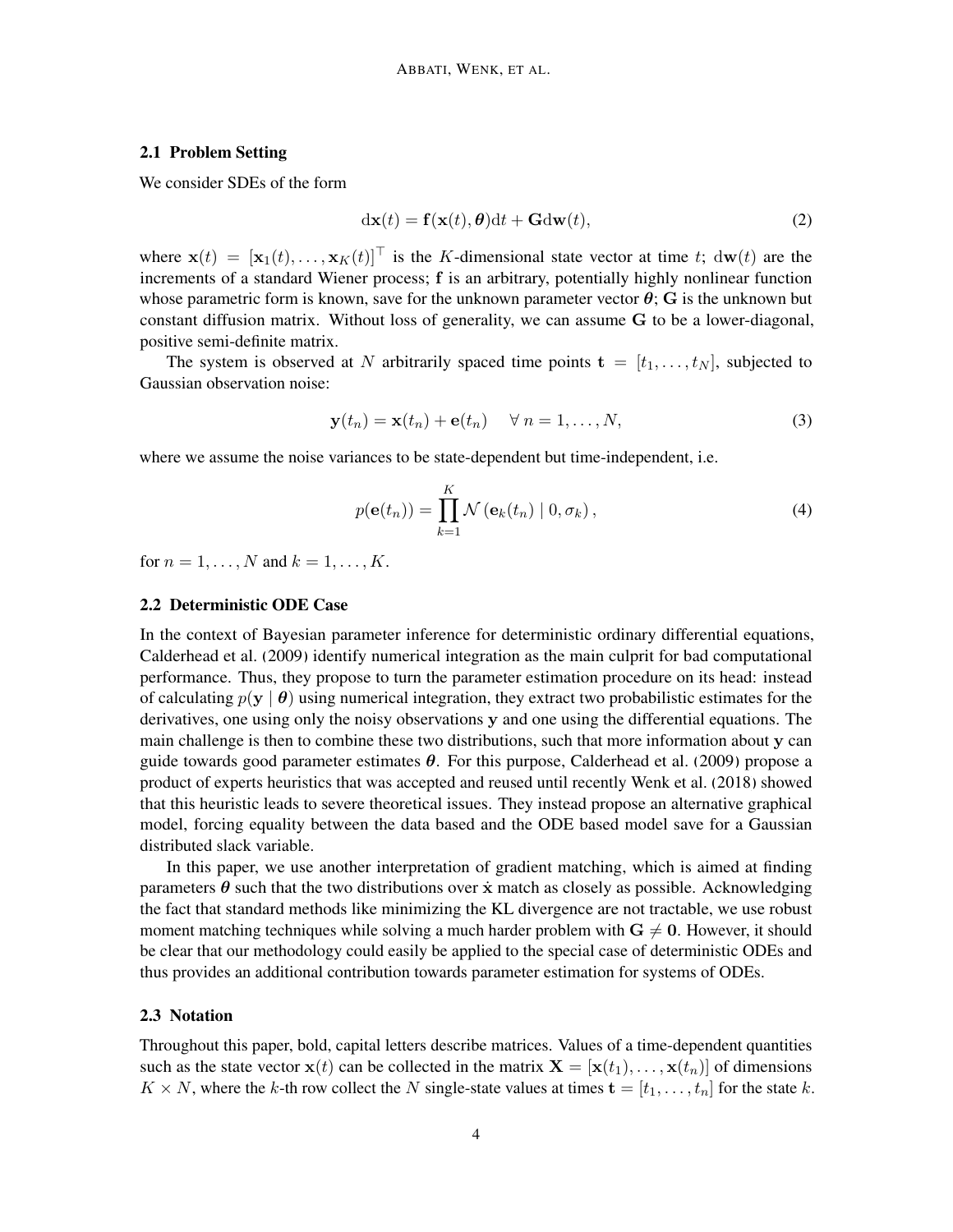The matrix  $X$  can be vectorized by concatenating its rows and defining in this way the vector  $\mathbf{x} = [\mathbf{x}_1, \dots, \mathbf{x}_K]^\top$ . This vector should not be confused with  $\mathbf{x}(t)$ , which is still a time-dependent vector of dimension K.

As we work with Gaussian processes, it is useful to standardize the state observations by subtracting the mean and dividing by the standard deviation, in a state-wise fashion. We define the vector of the data standard deviation  $\boldsymbol{\sigma}_{\mathbf{y}} = [\sigma_{\mathbf{y}_1}, \dots, \sigma_{\mathbf{y}_K}]$ , and the matrix **S** as:

$$
\mathbf{S} = \boldsymbol{\sigma}_{\mathbf{y}} \otimes \mathbf{I}_N \tag{5}
$$

where  $\otimes$  indicates the Kronecker product and  $\mathbf{I}_N$  is the identity matrix of size  $N \times N$ . Similarly for the means, we can define the  $N \times K$  vector  $\mu$ <sub>y</sub> that contains the K state-wise means of the observations, each repeated N times. Thus the standardize vector  $\tilde{\mathbf{x}}$  can be defined as:

$$
\tilde{\mathbf{x}} = \mathbf{S}^{-1}(\mathbf{x} - \boldsymbol{\mu}_{\mathbf{y}}). \tag{6}
$$

For the sake of clarity, we omit the normalization in the following sections. It should be noted however that in a finite sample setting, standardization strongly improves the performance of GP regression. In both our implementation and all the experiments shown in section [4,](#page-9-0) we assume a GP prior on z that were standardized using the state-wise mean and standard deviation of the observations y.

For coherence with the current Gaussian process-based gradient matching literature, we follow the notation introduced by [Calderhead et al.](#page-15-9) [\(2009\)](#page-15-9) and [Wenk et al.](#page-17-4) [\(2018\)](#page-17-4) wherever possible.

## 3. METHODS

In the deterministic case with  $G = 0$ , the GP regression model can be directly applied to the states x. However, if  $G \neq 0$ , the derivatives of the states with respect to time t do no longer exist due to the contributions of the Wiener process. Thus, performing direct gradient matching on the states is not feasible.

#### 3.1 Latent States Representation

<span id="page-4-1"></span>We propose to tackle this problem by introducing a latent variable z, defined via the linear coordinate transformation

<span id="page-4-0"></span>
$$
\mathbf{z}(t) = \mathbf{x}(t) - \mathbf{o}(t),\tag{7}
$$

where  $o(t)$  is the solution of the following SDE:

<span id="page-4-2"></span>
$$
d\mathbf{o}(t) = -\mathbf{o}(t) + \mathbf{G}d\mathbf{w}(t).
$$
 (8)

Without loss of generality, we set  $\mathbf{z}(0) = \mathbf{x}(0)$  and thus  $\mathbf{o}(0) = 0$ . While in principle the framework supports any initial condition as long as  $\mathbf{z}(0) + \mathbf{o}(0) = \mathbf{x}(0)$ , the reasons for this choice will become clear in section [3.2.3.](#page-5-0)

Using Itô's formula, we obtain the following SDE for z

$$
d\mathbf{z}(t) = \{ \mathbf{f}(\mathbf{z}(t) + \mathbf{o}(t), \boldsymbol{\theta}) + \mathbf{o}(t) \} dt \tag{9}
$$

This means that for a given realization of  $o(t)$ , we obtain a differentiable latent state  $z(t)$ . In principle, we could sample realizations of  $o(t)$  and solve the corresponding deterministic problems, which is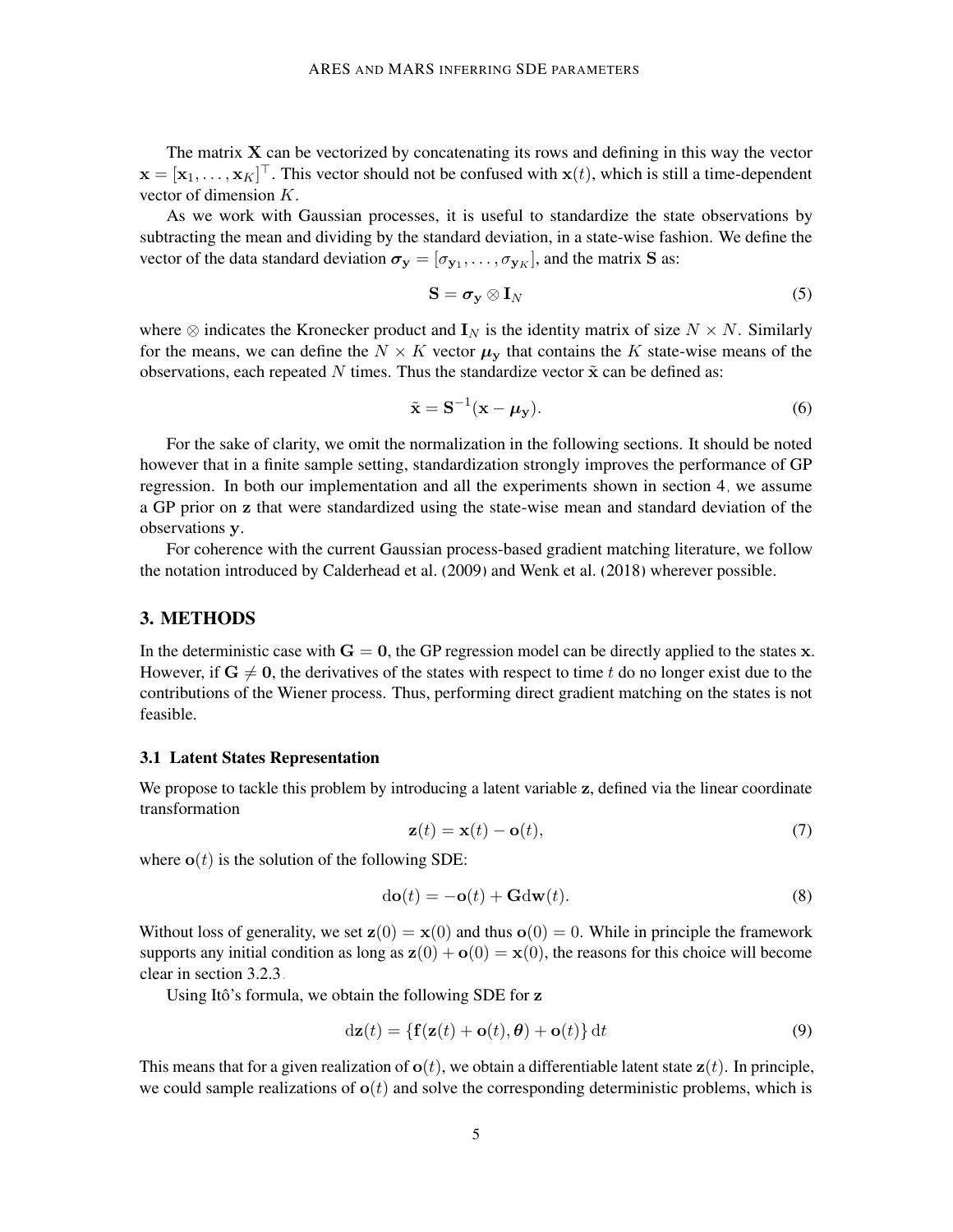equivalent to approximately marginalizing over  $o(t)$ . However, it is actually possible to treat this problem statistically, completely bypassing such marginalization. We do this by creating probabilistic generative models for observations and derivatives analytically. The equations are derived in this section, while the final models are shown in Figure [1.](#page-7-0)

#### 3.2 Generative Model for Observations

Let us define  $e(t)$  as the Gaussian observation error at time t. Using the matrix notation introduced in section [2.3,](#page-3-0) we can write

<span id="page-5-2"></span>
$$
\mathbf{Y} = \mathbf{X} + \mathbf{E} = \mathbf{Z} + \mathbf{O} + \mathbf{E},\tag{10}
$$

where  $Z$  and  $Q$  are the matrices corresponding to the lower-case variables introduced in the previous section. In contrast to standard GP regression, we have an additional additive noise term O, which is the result of the stochastic process described by equation [\(8\)](#page-4-0). As in standard GP regression, it is possible to recover a closed form Gaussian distribution for each term.

## 3.2.1 GP PRIOR

We assume a zero-mean Gaussian prior over the latent states z, whose covariance matrix is given by a kernel function  $k(x, y)$ , in turn parameterized by the hyperparameter vector  $\phi$ :

<span id="page-5-3"></span>
$$
p(\mathbf{z} \mid \boldsymbol{\phi}) = \mathcal{N}(\mathbf{z} \mid \mathbf{0}, \mathbf{C}_{\boldsymbol{\phi}}). \tag{11}
$$

We treat all state dimensions as independent, meaning that we put independent GP priors with separate hyperparameters  $\phi_k$  on the time evolution of each state. Consequently,  $C_{\phi}$  will be a block diagonal matrix with K blocks each of dimension  $N \times N$ . The blocks model the correlation over time introduced by the GP prior.

## 3.2.2 ERROR MODEL

In equation [\(4\)](#page-3-1), we assume that our errors are i.i.d. Gaussians uncorrelated over time. The joint distribution of all errors is thus still a Gaussian distribution, whose covariance T has only diagonal elements given by the GP likelihood variances  $\boldsymbol{\sigma} = {\{\sigma_k^2\}}_{k=1}^K$ . More precisely:

$$
\mathbf{T} = \boldsymbol{\sigma} \otimes \mathbf{I}_N. \tag{12}
$$

<span id="page-5-4"></span>and

$$
p(\mathbf{e} \mid \boldsymbol{\sigma}) = \mathcal{N}(\mathbf{e} \mid \mathbf{0}, \mathbf{T}). \tag{13}
$$

#### <span id="page-5-0"></span>3.2.3 ORNSTEIN-UHLENBECK PROCESS

Through the coordinate transformation in equation [\(7\)](#page-4-1), all stochasticity is captured by the stochastic process  $\mathbf{o}(t)$  described by equation [\(8\)](#page-4-0). Such mathematical construct has a closed-form, Gaussian solution and is called Ornstein-Uhlenbeck process. For the one-dimensional case with zero initial condition and unit diffusion

$$
d\hat{o}(t) = -\hat{o}(t) + dw(t),\tag{14}
$$

we get the following mean and covariance:

<span id="page-5-1"></span>
$$
\mathbb{E}[\hat{o}(t)] = 0 \tag{15}
$$

$$
cov[\hat{o}(t_i), \hat{o}(t_j)] = \frac{1}{2}e^{-|t_i - t_j|} - \frac{1}{2}e^{-(t_i + t_j)}.
$$
\n(16)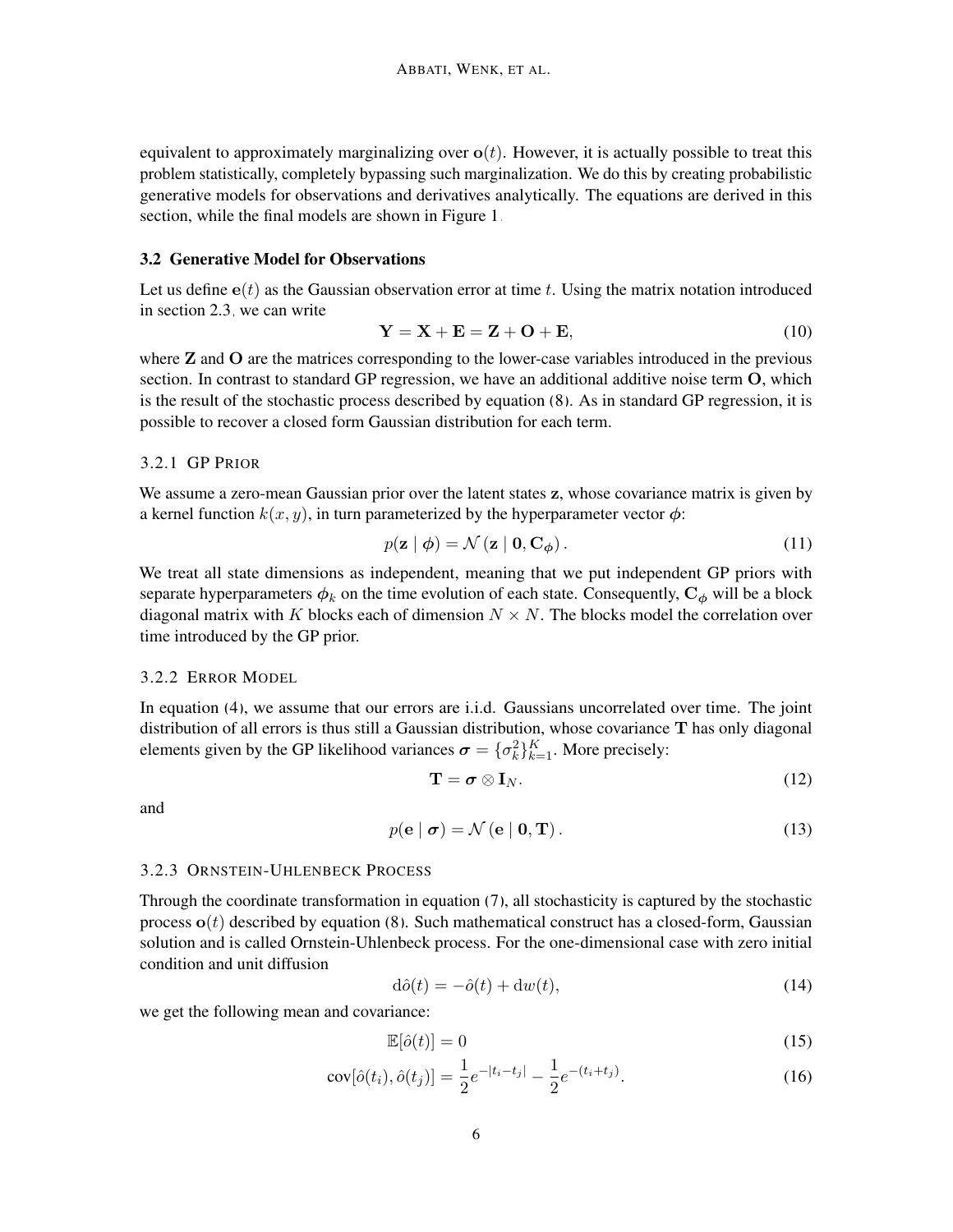Sampling  $\hat{o}(t)$  at the N discrete sample points  $\mathbf{t} = [t_1, \dots, t_N]$  yields the vector  $\hat{\mathbf{o}}(\mathbf{t}) = [\hat{o}(t_1), \dots, \hat{o}(t_N)],$ which is Gaussian distributed:

$$
p(\hat{\mathbf{o}}(\mathbf{t})) = \mathcal{N}(\hat{\mathbf{o}}(\mathbf{t}) \mid \mathbf{0}, \mathbf{\Omega}_{one}),
$$
\n(17)

where  $[\Omega_{one}]_{ij} = \text{cov}[\hat{o}(t_i), \hat{o}(t_j)]$  as given by equation [\(16\)](#page-5-1). In the case of a K-dimensional process with identity diffusion, i.e.

$$
d\hat{\mathbf{o}}(t) = -\hat{\mathbf{o}} + \mathbf{I}_K d\mathbf{w}(t),
$$
\n(18)

we can just treat each state dimension as an independent, one-dimensional OU process. Thus, after sampling  $\hat{\mathbf{o}}(t)$  K times at the N time points in t and unrolling the resulting matrix as described in section [2.3,](#page-3-0) we get

$$
p(\hat{\mathbf{o}}) = \mathcal{N}(\hat{\mathbf{o}} \mid \mathbf{0}, \Omega),\tag{19}
$$

where  $\Omega$  is a block diagonal matrix with one  $\Omega_{\text{one}}$  for each state dimension.

Using Itô's formula, we can show that the samples of the original Ornstein-Uhlenbeck process o at each time point can be obtained via the linear coordinate transformation

<span id="page-6-0"></span>
$$
\mathbf{o}(t) = \mathbf{G}\hat{\mathbf{o}}(t). \tag{20}
$$

Let **B** be defined as the matrix that performs this linear transformation for the unrolled vectors  $o = B\hat{o}$ . We can then write the density of the original Ornstein-Uhlenbeck process as

$$
p(\mathbf{o} \mid \mathbf{G}) = \mathcal{N}\left(\mathbf{o} \mid \mathbf{0}, \mathbf{B} \mathbf{\Omega} \mathbf{B}^{\top}\right).
$$
 (21)

#### 3.2.4 MARGINALS OF THE OBSERVATIONS

Using equation [\(10\)](#page-5-2), the marginal distribution of y can be computed as the sum of three independent Gaussian-distributed random variables with zero mean, described respectively by equations [\(11\)](#page-5-3), [\(13\)](#page-5-4) and [\(21\)](#page-6-0). Thus, y is again Gaussian-distributed, according to

<span id="page-6-1"></span>
$$
p(\tilde{\mathbf{y}} \mid \boldsymbol{\phi}, \mathbf{G}, \boldsymbol{\sigma}) = \mathcal{N}(\mathbf{y} \mid \mathbf{0}, \boldsymbol{\Sigma}),
$$
\n(22)

where

$$
\Sigma = \mathbf{C}_{\phi} + \mathbf{T} + \mathbf{B} \Omega \mathbf{B}^{T}.
$$
 (23)

It is important to note that due to the latent state representation, the diffusion matrix G is now a part of the hyperparameters of the observation model. It will later be inferred alongside the hyperparameters of our GP using maximum evidence [\(Rasmussen, 2004\)](#page-16-12). Using a stationary kernel  $k, C_{\phi} + T$  captures the stationary part of z as in standard GP regression, while the parameters in G describe the non-stationary part due deriving from  $\Omega$ . This ultimately leads to an identifiable problem.

## 3.3 Generative Model for Derivatives

Similarly to gradient matching approaches, we create two generative models for our derivatives, one based on the data and one based on the SDE model.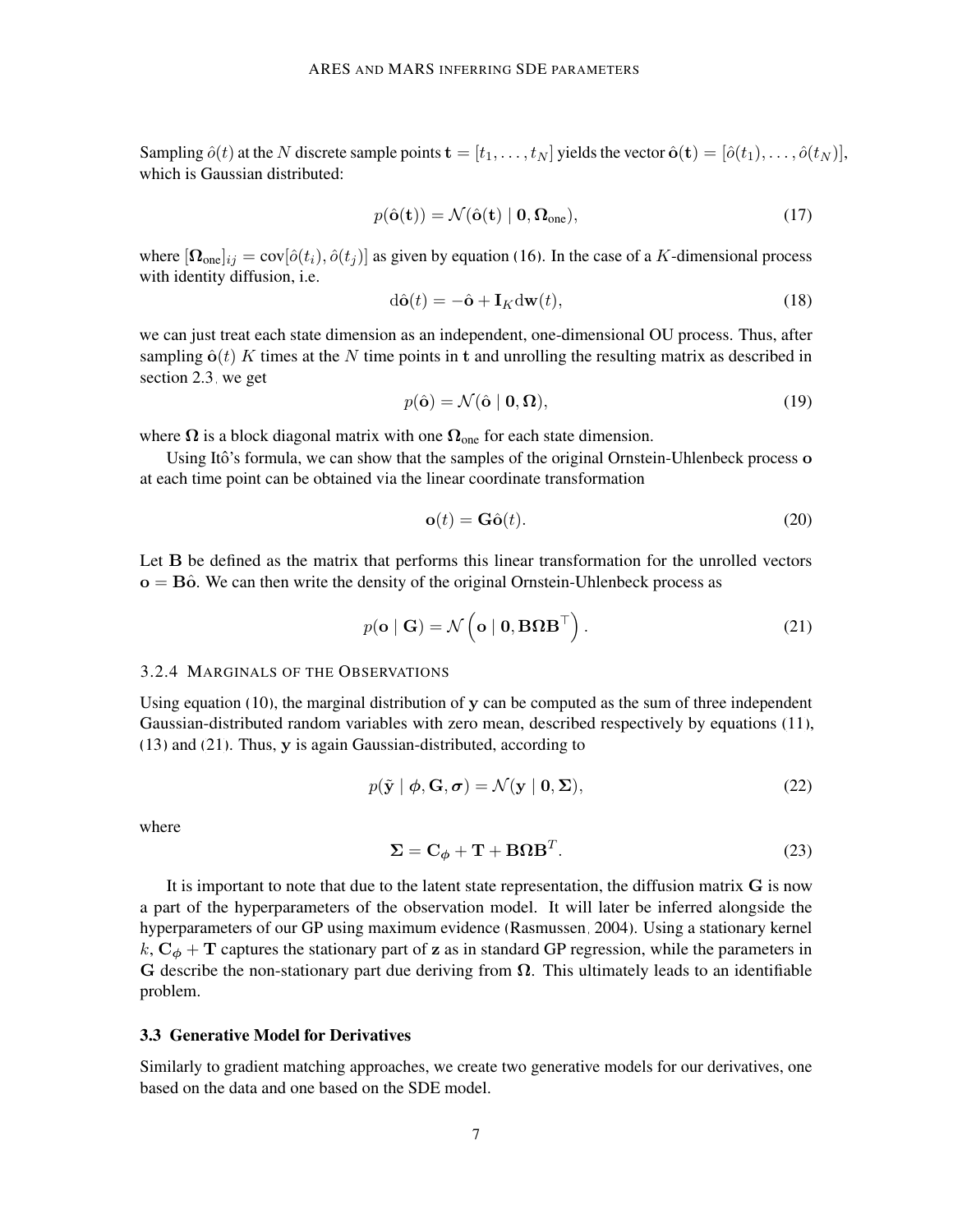<span id="page-7-0"></span>

Figure 1: Generative models for the two different ways to compute the derivatives of the latent states z.

#### 3.3.1 DATA-BASED MODEL

As shown e.g. in the appendix of [Wenk et al.](#page-17-4) [\(2018\)](#page-17-4), the prior defined in equation [\(11\)](#page-5-3) automatically induces a GP prior on the conditional derivatives of z. Defining

$$
\mathbf{D} \coloneqq \mathbf{C}_{\phi} \mathbf{C}_{\phi}^{-1},\tag{24}
$$

$$
\mathbf{A} \coloneqq \mathbf{C}_{\phi}^{"\prime} - \mathbf{C}_{\phi} \mathbf{C}_{\phi}^{-1} \mathbf{C}_{\phi}^{\prime} \tag{25}
$$

where

$$
\left[\left<\mathbf{C}_{\phi}\right]_{i,j} := \frac{\partial}{\partial a} k_{\phi}(a,b)\right|_{a=t_i,b=t_j},\tag{26}
$$

$$
\left[\mathbf{C}_{\phi}'\right]_{i,j} := \frac{\partial}{\partial b} k_{\phi}(a,b)\Big|_{a=t_i,b=t_j},\tag{27}
$$

$$
\left[\mathbf{C}_{\phi}''\right]_{i,j} := \frac{\partial^2}{\partial a \partial b} k_{\phi}(a,b)\Big|_{a=t_i,b=t_j}.
$$
\n(28)

we can write

$$
p(\dot{\mathbf{z}} \mid \mathbf{z}, \boldsymbol{\phi}) = \mathcal{N}(\dot{\mathbf{z}} \mid \mathbf{Dz}, \mathbf{A}). \tag{29}
$$

## 3.3.2 SDE-BASED MODEL

There also is a second way of obtaining an expression for the derivatives of z, namely using equation [\(9\)](#page-4-2):

$$
p(\dot{\mathbf{z}} \mid \mathbf{o}, \mathbf{z}, \boldsymbol{\theta}) = \delta(\dot{\mathbf{z}} - \mathbf{f}(\mathbf{z} + \mathbf{o}, \boldsymbol{\theta}) - \mathbf{o}),
$$
\n(30)

where  $\delta$  represents the dirac delta.

## 3.4 Inference

Combined with the modeling paradigms introduced in the previous sections, this yields two generative models for the observations, as pictured in Figure [1.](#page-7-0) The graphical model in Figure [1a](#page-7-0) represents the derivatives we get via the generative process described by the SDEs via the nonlinear drift function f. The model in Figure [1b](#page-7-0) represents the derivatives yielded by the generative process described by the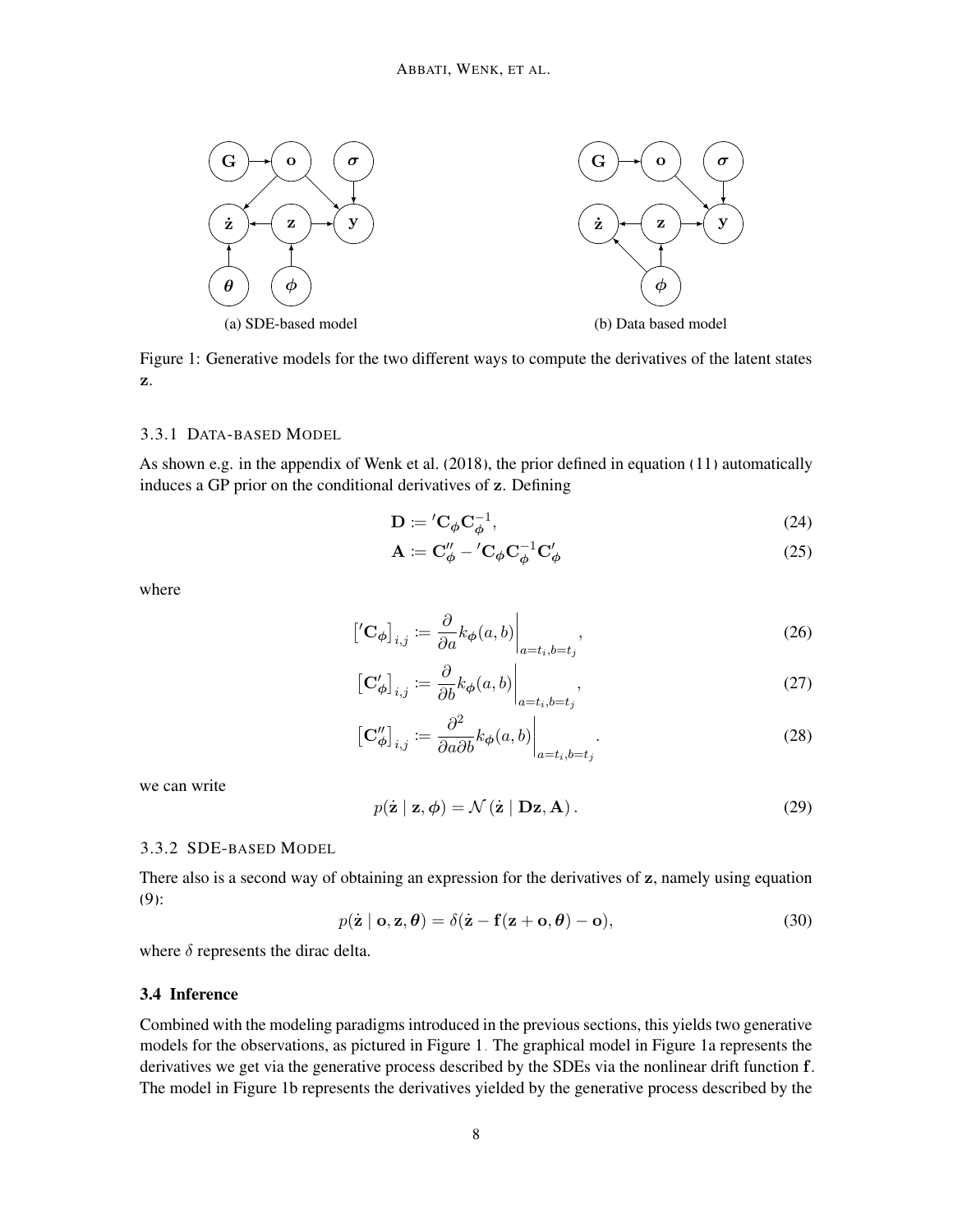<span id="page-8-1"></span>

Figure 2: Comparing the sampled gradient from the graphical model in Figure [1a](#page-7-0) (Model-based) and the graphical model in Figure [1b](#page-7-0) (Data-based) before and after adversarial training on Lotka Volterra.

Gaussian process. Assuming a perfect GP fit and access to the true parameters  $\theta$ , intuitively these two distributions should be equal. We thus want to find parameters  $\theta$  that minimizes the difference between these two distributions.

Compared to the deterministic ODE case, the graphical models in Figure [1](#page-7-0) contain additional dependencies on the contribution of the Ornstein-Uhlenbeck process o. Furthermore, the SDEdriven probability distribution of  $\dot{z}$  in Figure [1a](#page-7-0) depends on z, o, and  $\theta$  through a potentially highly nonlinear drift function f. Thus, it is not possible to do analytical inference without making restrictive assumptions on the functional form of f.

However, as shown in the appendix in section [A.2,](#page-2-1) it is possible to derive computationally efficient ancestral sampling schemes for both models, as summarized in Algorithm [1.](#page-8-0) While this rules out classical approaches like analytically minimizing the KL divergence, we are now able to deploy likelihood-free algorithms that were designed for matching two probability densities based on samples.

#### <span id="page-8-0"></span>Algorithm 1 Ancestral sampling for  $\dot{z}$

- 1: Input:  $y, f(z, \theta), t, \sigma, G$
- 2: *Ancestral sampling the SDE model*
- 3: Sample  $o_s$  by drawing from  $p(o | G)$
- 4: Sample  $z_s$  by drawing from  $p(z | y, o, \sigma)$  using  $o_s$
- 5: Sample  $\dot{\mathbf{z}}_s$  by drawing from  $p(\dot{\mathbf{z}} \mid \mathbf{o}, \mathbf{z}, \boldsymbol{\theta})$  using  $\mathbf{o}_s$ ,  $\mathbf{z}_s$
- 6: *Ancestral sampling the Data model*
- 7: Sample  $z_d$  by drawing from  $p(z | y, G, \sigma)$
- 8: Sample  $\dot{\mathbf{z}}_d$  by drawing from  $p(\dot{\mathbf{z}} \mid \mathbf{z}, \boldsymbol{\phi})$
- 9: **Return:**  $\dot{\mathbf{z}}_s, \dot{\mathbf{z}}_d$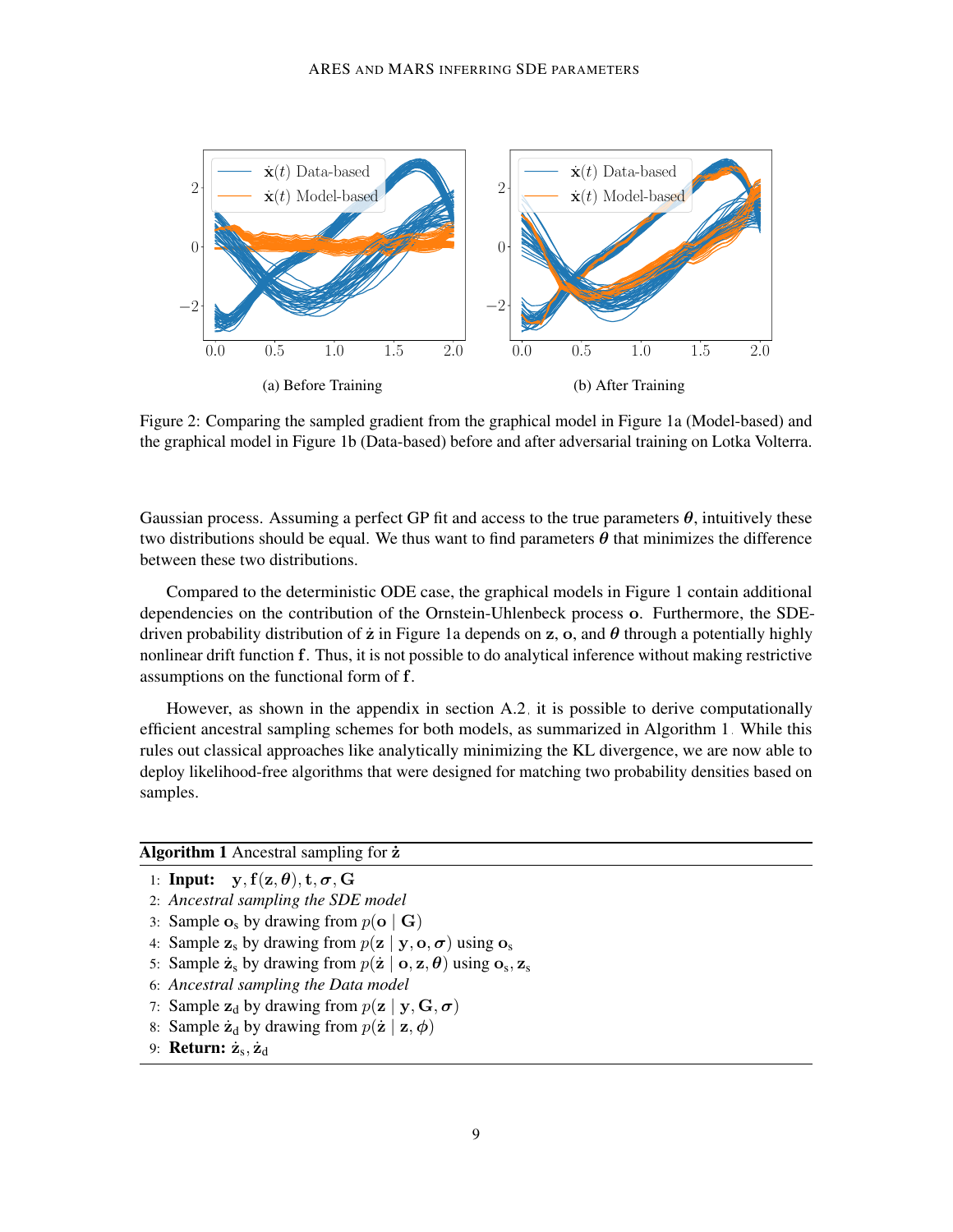### 3.5 Adversarial Sample-based Inference

Arguably, among the most popular algorithms of this kind, one can find the generative adversarial network (GAN), where a parametric neural network is trained to match the unknown likelihood of our data [\(Goodfellow et al., 2014\)](#page-15-10). The basic GAN setup consists of a fixed data set, a generator that tries to create realistic samples of said dataset and a discriminator that tries to tell the fake samples from the true ones. As recently shown by [Yang et al.](#page-17-5) [\(2018\)](#page-17-5), GANs have a huge potential for solving stochastic partial differential equations (SPDEs). [Yang et al.](#page-17-5) [\(2018\)](#page-17-5) assume a fixed data set consisting of observations (similar to our y) and use an SPDE-inspired neural network as a generator for realistic observations. In the case of SDEs however, this would still involve a lot of numerical integration. Thus, we modify the GAN setup by leaving behind the idea of having a fixed data set. Instead of relying on bootstrapped samples of our observations, we sample the derivatives of our data based model shown in Figure [1b,](#page-7-0) assuming a sufficiently good model fit, thus representing the true derivatives of our latent variable z. We then use the SDE-based model shown in Figure [1a](#page-7-0) as a generator. To avoid standard GAN problems such as training instability and to improve robustness, we choose to replace the discriminator with a critic, trained to estimate the Wasserstein distance between samples as proposed by [Arjovsky et al.](#page-15-11) [\(2017\)](#page-15-11). The resulting algorithm, summarized in Algorithm [2,](#page-10-0) can be interpreted as performing Adversarial Regression for SDEs and will thus be called AReS. In Figure [2,](#page-8-1) we show the derivatives sampled from the two models both before and after training for one example run of the Lotka Volterra system (cf. Section [4.4\)](#page-12-0). While not perfect, the GAN is clearly able to push the SDE gradients towards the gradients of the observed data.

## 3.6 Maximum Mean Discrepancy

Even though GANs work well in practical settings, they need careful balancing between their generator and discriminator. [Dziugaite et al.](#page-15-12) [\(2015\)](#page-15-12) propose to solve this problem using Maximum Mean Discrepancy (MMD) [\(Gretton et al., 2012\)](#page-15-13) as a metric to substitute the discriminator. As proposed by [Li et al.](#page-16-13) [\(2015\)](#page-16-13), we choose a rational quadratic kernel to obtain a robust discriminator that can be deployed without fine-tuning on a variety of problems. The resulting algorithm, summarized in Algorithm [3,](#page-10-1) can be interpreted as performing Maximum mean discrepancy-minimizing Regression for SDEs and will thus be called MaRS.

## <span id="page-9-0"></span>4. EXPERIMENTS

## <span id="page-9-1"></span>4.1 Setups

To evaluate the empirical performance of our method, we conduct several experiments on simulated data, using four standard benchmark systems and comparing against the EKF-based approach of Särkkä et al.  $(2015)$  and the two GP-based approaches by [Vrettas et al.](#page-17-2)  $(2015)$  and [Yildiz et al.](#page-17-3) [\(2018\)](#page-17-3).

The first system is a simple Ornstein-Uhlenbeck process shown in Figure [3a,](#page-11-0) given by the SDE

$$
dx(t) = \theta_0(\theta_1 - x(t))dt + Gdw(t).
$$
\n(31)

As mentioned in Section [3.2.3,](#page-5-0) this system has an analytical Gaussian process solution and serves thus more academic purposes. We simulate our dataset using  $\theta = [0.5, 1.0], G = 0.5$  and  $x(0) = 10$ .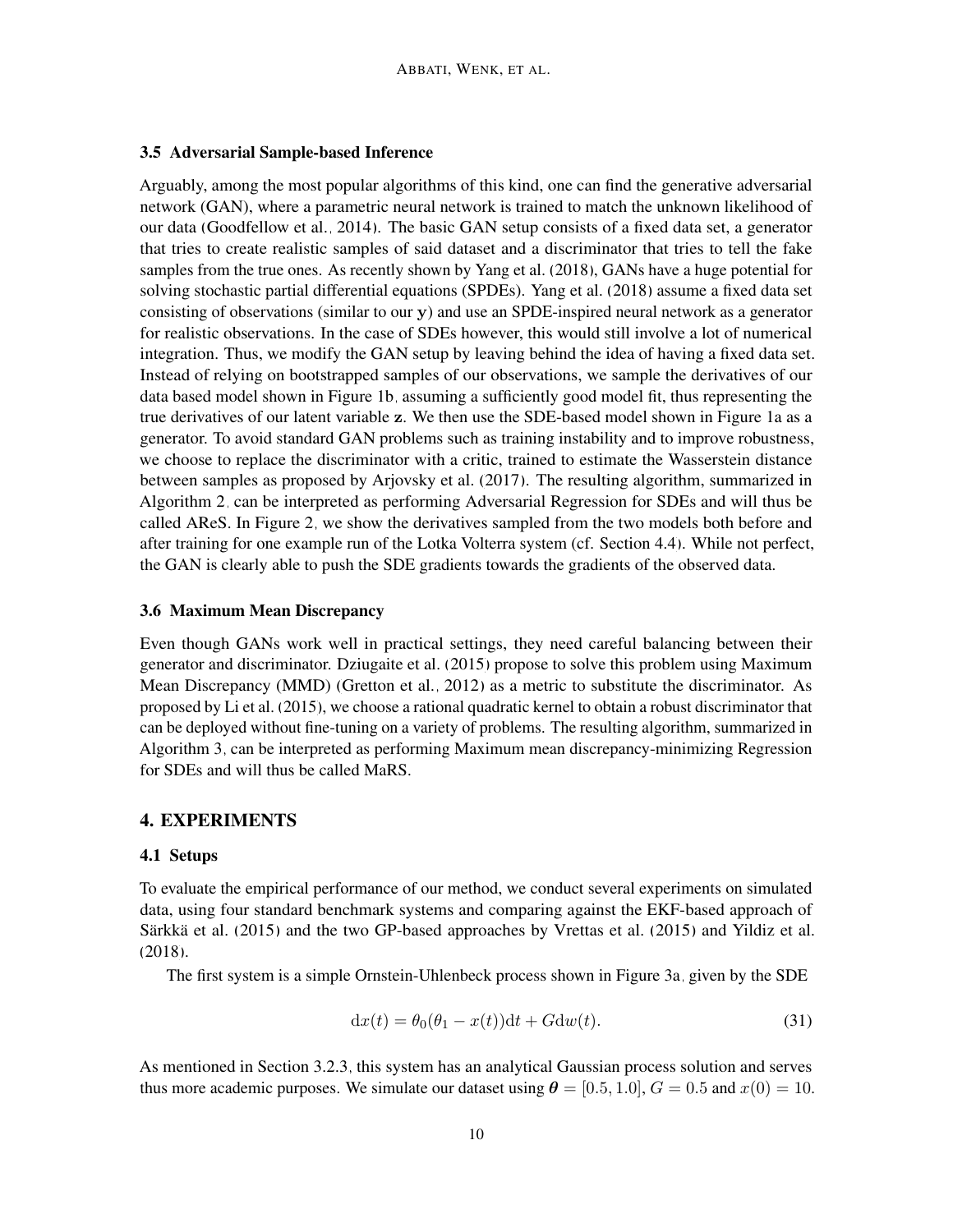#### <span id="page-10-0"></span>Algorithm 2 AReS

- 1: Input: Observations y at times t, a model f, learning rate  $\alpha$ , number of total iterations  $N_{it}$ , the clipping parameter c, the batch size  $M$ , the number of iterations of the critic per generator iteration  $n_{\text{critic}}$ .
- 2: Train the Gaussian Process on the data to recover the hyperparameters  $\phi$ ,  $\sigma$  and the diffusion G
- 3: Initialize the initial critic parameters  $\omega_0$  and the initial SDE parameters  $\theta_0$
- 4: for  $n_{it} = 1, \ldots, N_{it}$  do
- 5: **for**  $n_c = 1, \ldots, n_{\text{critic}}$  **do**

```
6: Sample \dot{\mathbf{z}}_s \sim p_s(\dot{\mathbf{z}}) and \dot{\mathbf{z}}_d \sim p_d(\dot{\mathbf{z}}) 1
```
7: 
$$
g_{\boldsymbol{\omega}} \leftarrow \nabla_{\boldsymbol{\omega}} \left[ \frac{1}{M} \sum_{i=1}^{M} f_{\boldsymbol{\omega}}(\dot{\mathbf{z}}_d^{(i)}) - \frac{1}{M} \sum_{i=1}^{M} f_{\boldsymbol{\omega}}(\dot{\mathbf{z}}_s^{(i)}) \right]
$$

8: 
$$
\omega \leftarrow \omega + \alpha \cdot \text{Adam}(\omega, g_{\omega})
$$

- 9:  $\omega \leftarrow \text{clip}(\omega, -c, c)$ <br>10: **end for**
- end for

11: 
$$
g_{\boldsymbol{\theta}} \leftarrow -\nabla_{\boldsymbol{\theta}} \frac{1}{M} \sum_{i=1}^{M} f_{\boldsymbol{\omega}}(\dot{\mathbf{z}}_s^{(i)})
$$

12:  $\theta \leftarrow \theta - \alpha \cdot \text{Adam}(\theta, g_{\theta})$ 

13: end for

## <span id="page-10-1"></span>Algorithm 3 MaRS

- 1: Input: Observations y at times t, SDE model f, learning rate  $\alpha$ , number of iterations  $N_{\text{it}}$ , batch size M
- 2: Train the Gaussian Process on the data to recover the hyperparameters  $\phi$ ,  $\sigma$  and the diffusion G
- 3: Initialize the initial SDE parameters  $\theta_0$
- 4: for  $n_{it} = 1, \ldots, N_{it}$  do
- 5: Sample  $\dot{z}_s \sim p_s(\dot{z})$  and  $\dot{z}_d \sim p_d(\dot{z})$  as described in algorithm [1.](#page-8-0) Each batch contains M elements
- 6:  $g_{\boldsymbol{\theta}} \leftarrow \nabla_{\boldsymbol{\theta}} M M D_u^2 \left[ \dot{\mathbf{z}}_{\rm s}, \dot{\mathbf{z}}_{\rm d} \right]$
- 7:  $\theta \leftarrow \theta \alpha \cdot \text{Adam}(\theta, q_{\theta})$
- 8: end for

The second system is the Lorenz63 model given by the SDEs

| $dx_1(t) = \theta_1(x_2(t) - x_1(t))dt$                 | $+\sigma_1 dw_1(t)$  |
|---------------------------------------------------------|----------------------|
| $dx_2(t) = (\theta_2 x_1(t) - x_2(t) - x_1(t)x_3(t))dt$ | $+\sigma_2dw_2(t)$   |
| $dx_3(t) = (x_1(t)x_2(t) - \theta_3x_3(t))dt$           | $+\sigma_3 dw_3(t).$ |

In both systems, the drift function is linear in one state or one parameter conditioned on all the others (cf. [Gorbach et al., 2017\)](#page-15-6). Furthermore, there is no coupling across state dimensions in the diffusion matrix. This leads to two more interesting test cases.

To investigate the algorithm's capability to deal with off-diagonal terms in the diffusion, we introduce the two dimensional Lotka-Volterra system shown in Figure [3b,](#page-11-0) given by the SDEs

$$
\mathrm{d}\mathbf{x}(t) = \begin{bmatrix} \theta_1 x_1(t) - \theta_2 x_1(t) x_2(t) \\ -\theta_3 x_2(t) + \theta_4 x_1(t) x_2(t) \end{bmatrix} \mathrm{d}t + \mathbf{G} \mathrm{d}\mathbf{w}(t),\tag{32}
$$

where G is, without loss of generality, assumed to be a lower triangular matrix. The true vector parameter is  $\theta = [2, 1, 4, 1]$  and the system is simulated starting from  $\mathbf{x}(0) = [3, 5]$ . Since its original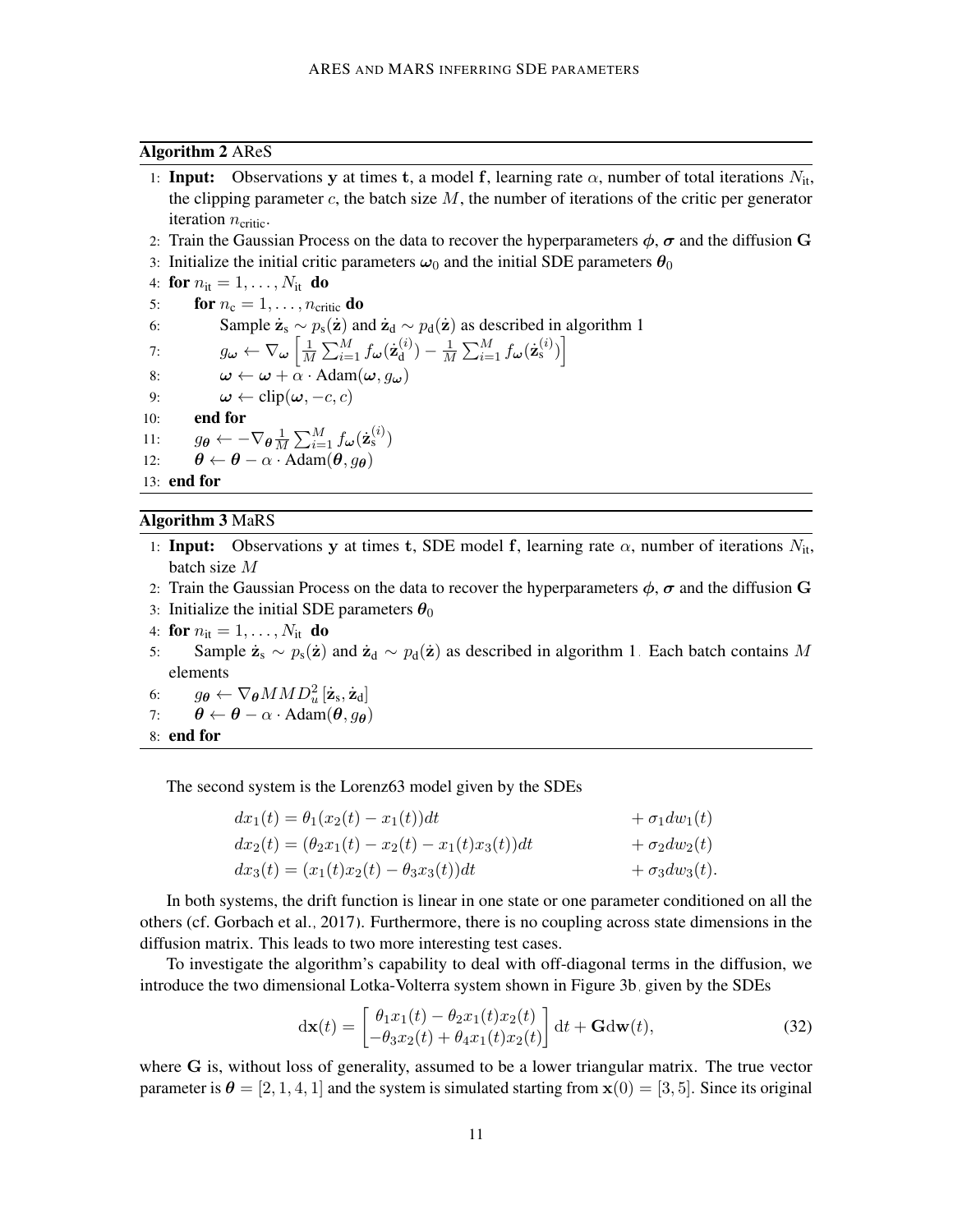<span id="page-11-0"></span>

Figure 3: Sample trajectories for three different benchmark systems. While Ornstein Uhlenbeck and Lotka Volterra are rather tame, the Double Well system clearly exhibits a bifurcation effect.

introduction by [Lotka](#page-16-14) [\(1932\)](#page-16-14), the Lotka Volterra system has been widely used to model population dynamics in biology. The system is observed at 50 equidistant points in the interval  $t = [0, 20]$ . As it turns out, this problem is significantly challenging for all algorithms, even without the presence of observation noise.

To investigate the effect of strong non-linearities in the drift, we introduce the Ginzburg-Landau double-well potential shown in Figure [3c,](#page-11-0) defined by the SDE

$$
dx(t) = \theta_0 x(\theta_1 - x^2)dt + Gdw(t).
$$
\n(33)

Using  $\theta = [0.1, 4], G = 0.5$  and  $x(0) = 0$ , this system exhibits an interesting bifurcation effect. While there are two stable equilibria at  $x = \pm 2$ , it is completely up to noise in which one the system will end up. This is thus the perfect system to test how well an algorithm can deal with multi-modal SDEs. The system is observed at 50 equidistant points in the interval  $t = [0, 20]$ , subjected to observational noise with  $\sigma = 0.2$ .

Lastly, some implementation details are constant throughout each experiment: the critic in the adversarial parameter estimation is a 2-layer fully connected neural network, with respectively 256 and 128 nodes. Every batch, for both MMD and adversarial training contains 256 elements. While Ornstein-Uhlenbeck and the double-well potential were modeled with a sigmoid kernel, for the Lotka Volterra we used a common RBF (we point at [Rasmussen](#page-16-12) [\(2004\)](#page-16-12) for more information about kernels and GPs).

#### 4.2 Evaluation

For all systems, the parameters  $\theta$  turn out to be identifiable. Thus, the parameter value is a good indicator of how well an algorithm is able to infer the drift function. However, since the different dimensions of  $d\mathbf{w}(t)$  are independent, there are multiple diffusion matrices G that create the same trajectories. We thus directly compare the variance of the increments, i.e. the components of  $\mathbf{H}\coloneqq\mathbf{G}^T\mathbf{G}.$ 

To account for statistical fluctuations, we use 100 independent realizations of the SDE systems and compare the mean and standard deviation of  $\theta$  and H. AReS and MaRS are compared against the Gaussian process-based VGPA by [Vrettas et al.](#page-17-2) [\(2015\)](#page-17-2) and NPSDE by [Yildiz et al.](#page-17-3) [\(2018\)](#page-17-3) as well as the classic Kalman filter-based ESGF recommended by Särkkä et al. [\(2015\)](#page-16-5).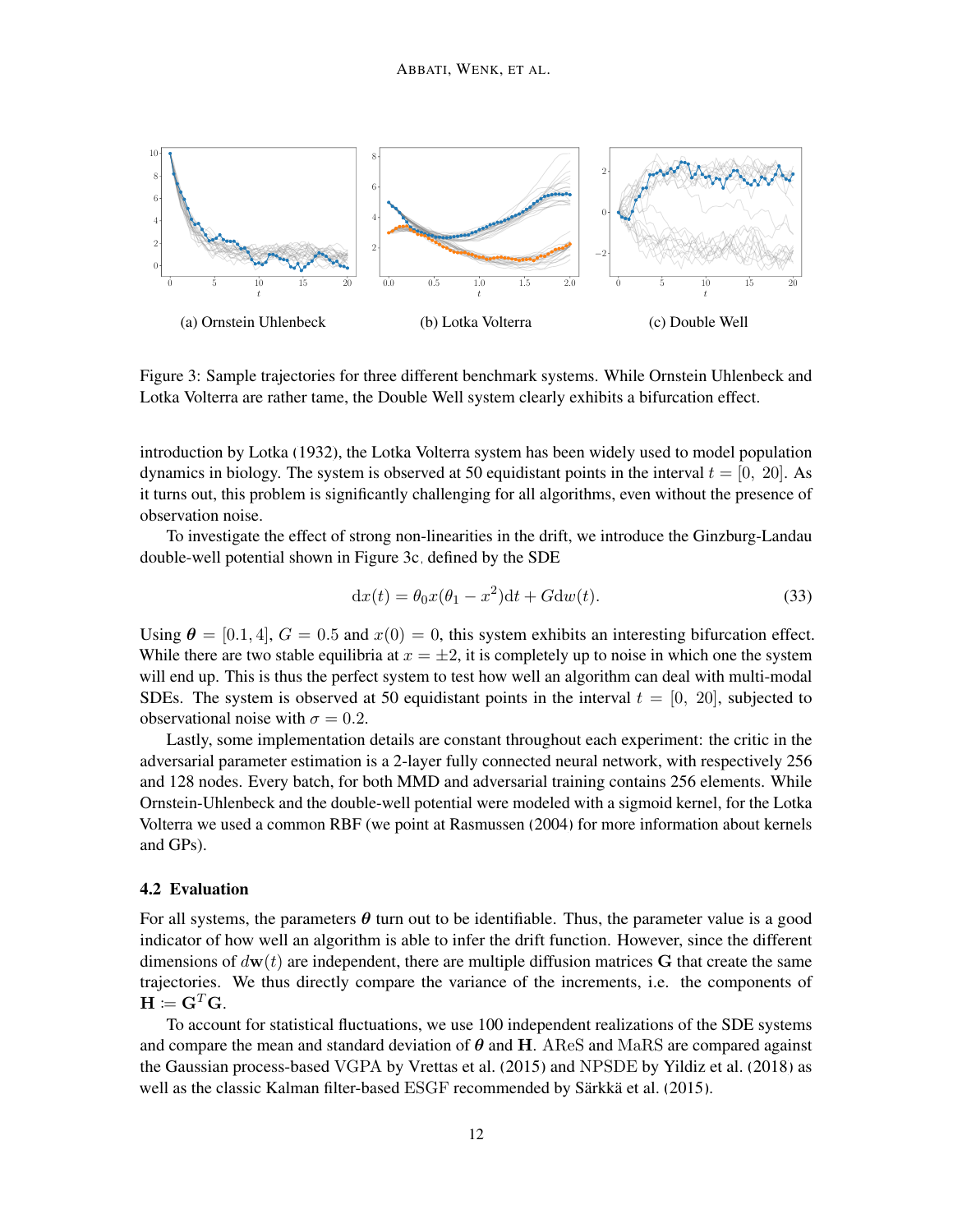## 4.3 Locally Linear Systems

As mentioned in Section [4.1,](#page-9-1) the functional form of the drift functions of both the Ornstein Uhlenbeck process and the Lorenz 63 system satisfy a local linearity assumption, while their diffusion is kept diagonal. They thus serve as excellent benchmark systems for a wide variety of parameter inference algorithms. The empirical results are shown in Table [1](#page-13-0) for the Ornstein-Uhlenbeck. Unfortunately, VGPA turns out to be rather unstable if both diffusion and parameters are unknown, even though it takes on average roughly 58 hours to converge. We have thus provided it with the true G and show only its empirical parameter estimates. Since both AReS and MaRS are using Equation [\(22\)](#page-6-1) to determine G, they share the same values. Due to space restrictions, we moved the results for Lorenz 63 to Table [4](#page-18-0) in the appendix. As demonstrated by this systems, AReS and MaRS are both able to deal with locally linear systems, occasionally outperforming their competitors, especially in their estimates of the diffusion.

## <span id="page-12-0"></span>4.4 Non-Diagonal Diffusion

To investigate the effect of off-diagonal entries in  $\bf{G}$ , we use the Lotka Volterra dynamics. For the diffusion estimates, AReS and MaRS share again the same values. Since NPSDE was unable to model non-diagonal diffusions, we provide it with the true G and only compare parameter estimates. As VGPA was already struggling in the lower dimensional cases, we omitted it from this comparison due to limited computational resources. The results are shown in Table [2.](#page-13-0) AReS and MaRS are clearly outperforming their competition in terms of diffusion estimation, while ESGF is the only algorithm able to keep up in terms of drift parameter estimation.

## 4.5 Dealing with Multi-Modality

As a final challenge, we investigate the Ginzburg-Landau double well system. While it is one dimensional, its state distribution is multi-modal even if all parameters are known. As shown in Table [3,](#page-13-0) this is a huge challenge for all classical approaches. While NPSDE probably does not have enough data points for its non-parametric proxy for the drift function, the time-dependent Gaussianity assumptions in both VGPA and ESGF are problematic in this case. In our gradient matching framework, no such assumption is made. Thus, both AReS and MaRS are able to deal with the multimodality of the problem.

## 5. CONCLUSION

Parameter and diffusion estimation in stochastic systems arises in quantitative sciences and many fields of engineering. Current estimation techniques based on Kalman filtering or Gaussian processes try to approximate the state distribution conditioned on the parameters and then iteratively optimize the data likelihood. In this work, we propose to turn this procedure on its head by leveraging key ideas from gradient matching algorithms designed for deterministic ODEs. By introducing a novel noise model for Gaussian process regression using the Doss-Sussmann transformation, we are able to reliably estimate the diffusion process and the drift parameters. Our algorithm is able to keep up and occasionally outperform the state-of-the-art on the simpler benchmark systems, while it is also accurately estimating parameters for systems that exhibit multi-modal state densities, a case where traditional methods fail. While our approach is currently restricted to systems with a constant diffusion matrix  $G$ , it would be interesting to see how it generalizes to other systems by using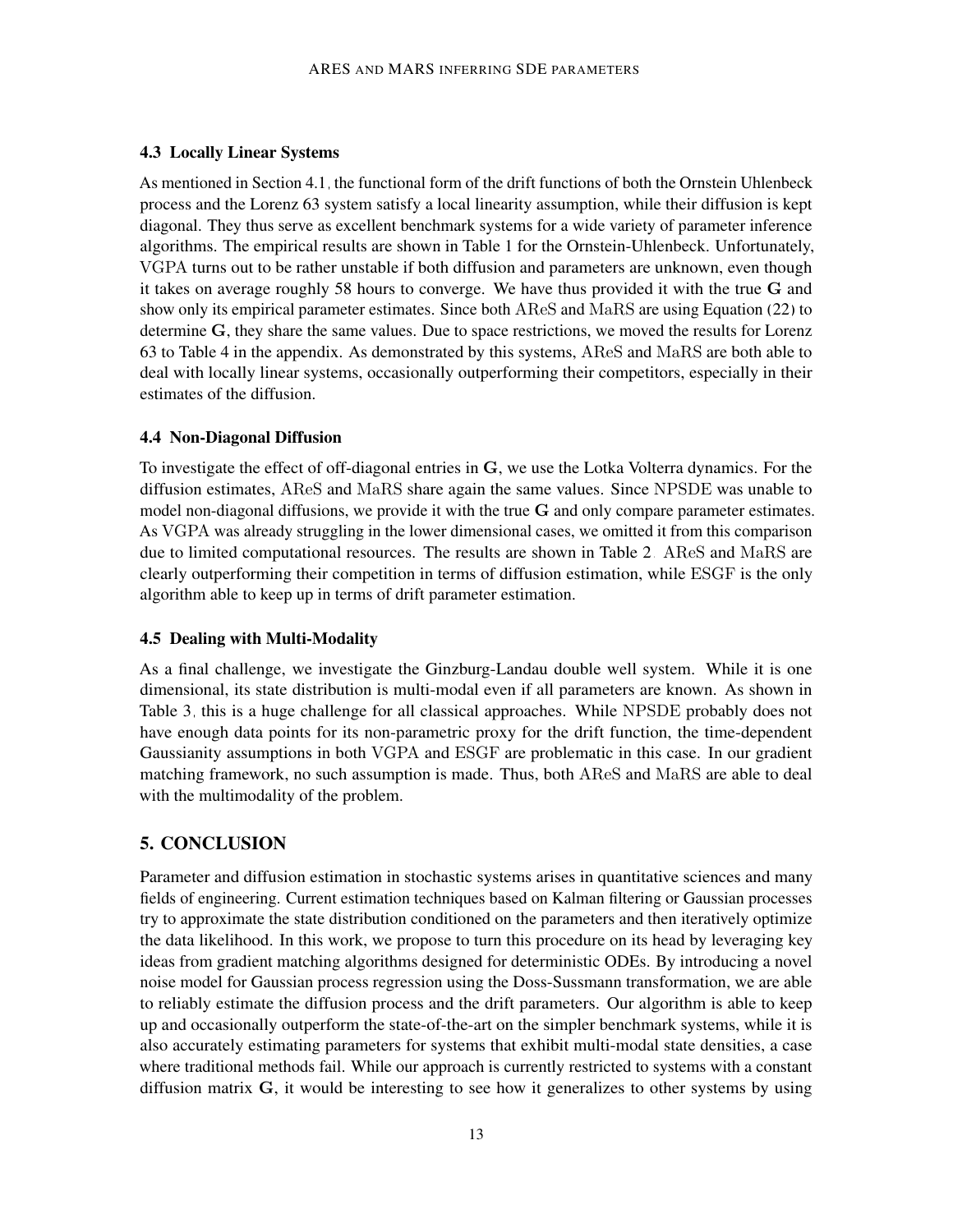<span id="page-13-0"></span>Table 1: Inferred parameters over 100 independent realizations of the Ornstein-Uhlenbeck dynamics. For every algorithm, we show the median  $\pm$  one standard deviation. The ground truth is shown in the left most column.

|                  | <b>NPSDE</b>                  | <b>VGPA</b>                                         | <b>ESGF</b>                                         | AReS            | MaRS            |
|------------------|-------------------------------|-----------------------------------------------------|-----------------------------------------------------|-----------------|-----------------|
| $\theta_0 = 0.5$ |                               |                                                     | $0.41 \pm 0.11$   $0.53 \pm 0.08$   $0.49 \pm 0.07$ | $0.50\pm0.21$   | $0.46 \pm 0.06$ |
| $\theta_1=1$     |                               | $0.71 \pm 1.34$   $0.96 \pm 0.31$   $0.96 \pm 0.24$ |                                                     | $1.06 \pm 0.93$ | $0.99 \pm 0.25$ |
|                  | $H = 0.25 \mid 0.00 \pm 0.01$ |                                                     | $0.19 \pm 0.06$                                     | $0.24 \pm 0.09$ |                 |

Table 2: Inferred parameters over 100 independent realizations of the Lotka Volterra dynamics. For every algorithm, we show the median  $\pm$  one standard deviation. The ground truth is shown in the left most column.

|                  | <b>NPSDE</b>    | ESGF            | $\rm{ARES}$      | MaRS            |  |
|------------------|-----------------|-----------------|------------------|-----------------|--|
| $\theta_0=2$     | $1.58 \pm 0.71$ | $2.04 \pm 0.09$ | $2.36 \pm 0.18$  | $2.00\pm0.09$   |  |
| $\theta_1=1$     | $0.74 \pm 0.31$ | $1.02 \pm 0.05$ | $1.18 \pm 0.9$   | $1.00 \pm 0.04$ |  |
| $\theta_2=4$     | $2.26 \pm 1.51$ | $3.87 \pm 0.59$ | $3.97\pm0.63$    | $3.70 \pm 0.51$ |  |
| $\theta_3=1$     | $0.49 \pm 0.35$ | $0.96 \pm 0.14$ | $0.98 \pm 0.18$  | $0.91 \pm 0.14$ |  |
| $H_{1,1} = 0.05$ |                 | $0.01 \pm 0.03$ | $0.03 \pm 0.004$ |                 |  |
| $H_{1,2} = 0.03$ |                 | $0.01 \pm 0.01$ | $0.02\pm0.01$    |                 |  |
| $H_{2,1} = 0.03$ |                 | $0.01 \pm 0.01$ | $0.02\pm0.01$    |                 |  |
| $H_{2,2} = 0.09$ |                 | $0.03 \pm 0.02$ | $0.09\pm0.03$    |                 |  |

Table 3: Inferred parameters over 100 independent realizations of the Ginzburg-Landau Double-Well dynamics. For every algorithm, we show the median  $\pm$  one standard deviation. The ground truth is shown in the left most column.

|                | <b>NPSDE</b>      | <b>VGPA</b> | ESGF                              | ABC             | MaRS                                |
|----------------|-------------------|-------------|-----------------------------------|-----------------|-------------------------------------|
| $\theta_0=0.1$ | $0.09 \pm 7.00$   |             | $0.05 \pm 0.04 \pm 0.01 \pm 0.03$ | $0.09 \pm 0.04$ | $0.10 \pm 0.05$                     |
| $\theta_1=4$   | $3.36 \pm 248.82$ |             | $1.11 \pm 0.66$   $0.11 \pm 0.16$ |                 | $3.68 \pm 1.34$   $3.85 \pm 1.10^2$ |
| $H = 0.25$     | $0.00 \pm 0.02$   |             | $0.20 \pm 0.05$                   | $0.21 \pm 0.09$ |                                     |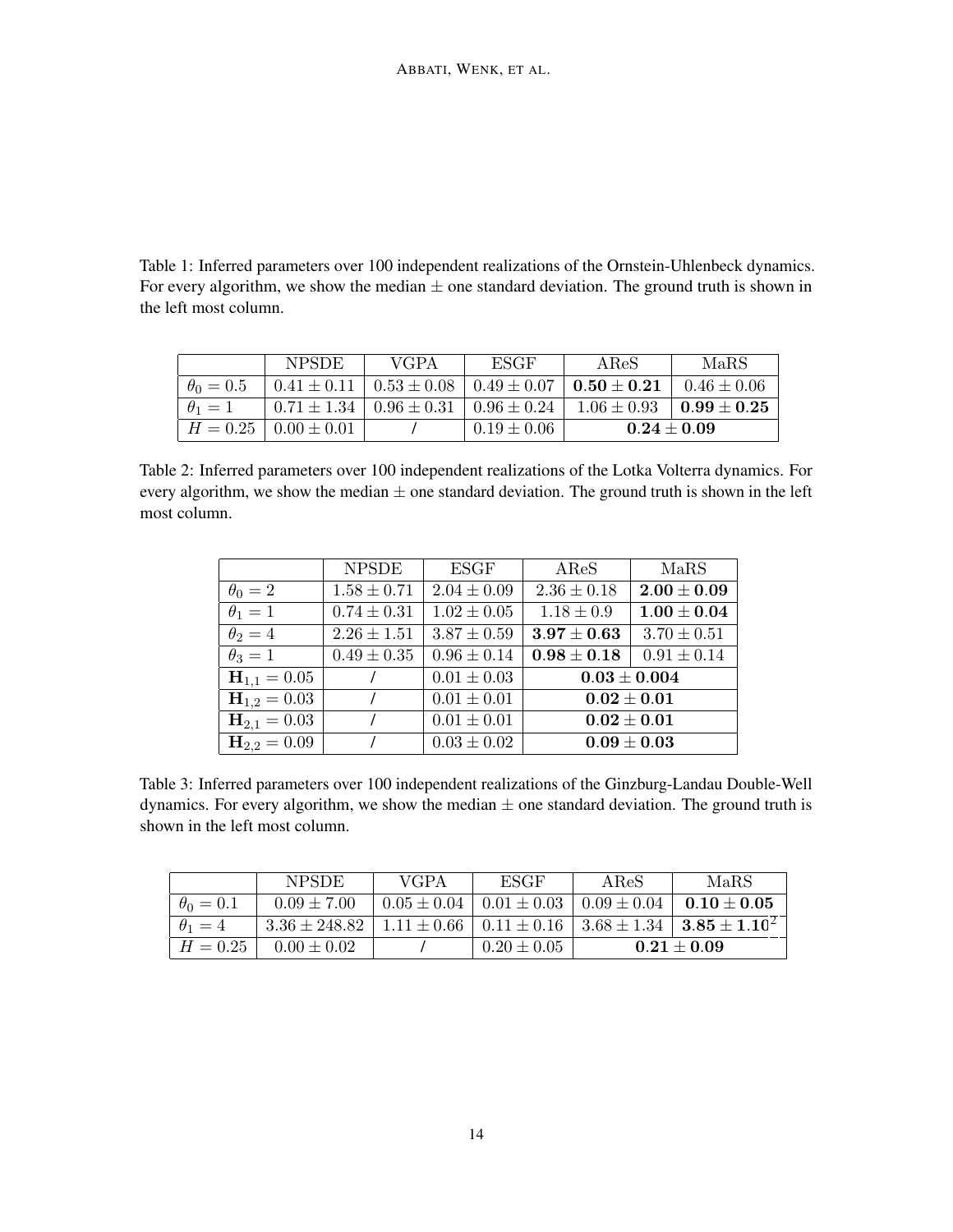different or approximate bridge constructs. Unfortunately, this is outside of the scope of this work. However, we hope that our publicly available code will facilitate future research in that direction.

## Acknowledgments

This research was supported by the Max Planck ETH Center for Learning Systems. GA acknowledges funding from Google DeepMind and University of Oxford.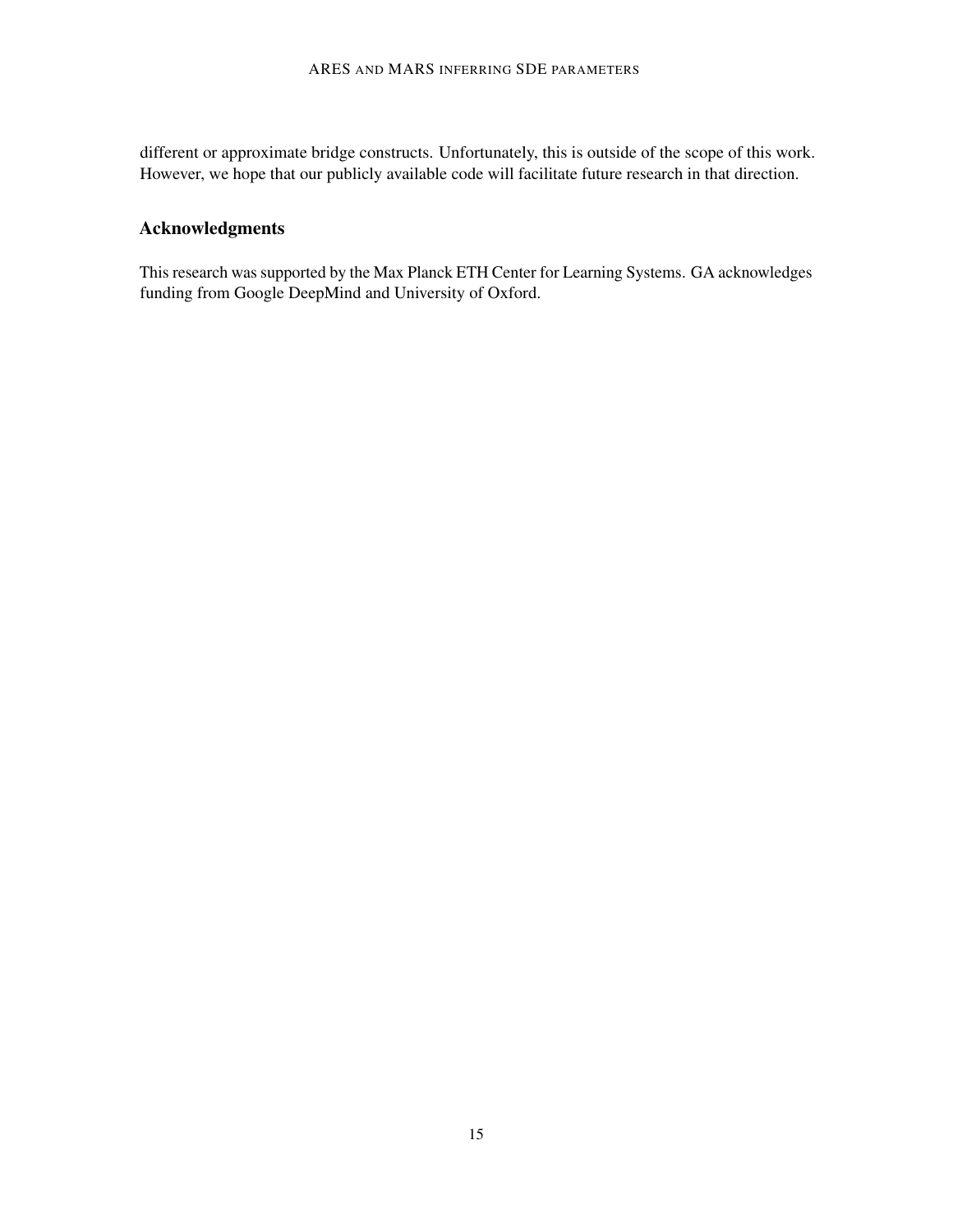## **References**

- <span id="page-15-4"></span>Yacine Aït-Sahalia. Maximum likelihood estimation of discretely sampled diffusions: a closed-form approximation approach. *Econometrica*, 70(1):223–262, 2002.
- <span id="page-15-3"></span>Cedric Archambeau, Dan Cornford, Manfred Opper, and John Shawe-Taylor. Gaussian process approximations of stochastic differential equations. *Journal of machine learning research*, 1:1–16, 2007.
- <span id="page-15-11"></span>Martin Arjovsky, Soumith Chintala, and Léon Bottou. Wasserstein generative adversarial networks. In *International Conference on Machine Learning*, pages 214–223, 2017.
- <span id="page-15-7"></span>Stefan Bauer, Nico S Gorbach, Djordje Miladinovic, and Joachim M Buhmann. Efficient and flexible inference for stochastic systems. In *Advances in Neural Information Processing Systems*, pages 6988–6998, 2017.
- <span id="page-15-0"></span>Harish S Bhat, RWMA Madushani, and Shagun Rawat. Parameter inference for stochastic differential equations with density tracking by quadrature. In *International Workshop on Simulation*, pages 99–113. Springer, 2015.
- <span id="page-15-9"></span>Ben Calderhead, Mark Girolami, and Neil D Lawrence. Accelerating bayesian inference over nonlinear differential equations with gaussian processes. In *Advances in neural information processing systems*, pages 217–224, 2009.
- <span id="page-15-8"></span>Sophie Donnet and Adeline Samson. A review on estimation of stochastic differential equations for pharmacokinetic/pharmacodynamic models. *Advanced Drug Delivery Reviews*, 65(7):929–939, 2013.
- <span id="page-15-5"></span>Halim Doss. Liens entre équations différentielles stochastiques et ordinaires. 1977.
- <span id="page-15-12"></span>Gintare Karolina Dziugaite, Daniel M Roy, and Zoubin Ghahramani. Training generative neural networks via maximum mean discrepancy optimization. *arXiv preprint arXiv:1505.03906*, 2015.
- <span id="page-15-1"></span>Ola Elerian, Siddhartha Chib, and Neil Shephard. Likelihood inference for discretely observed nonlinear diffusions. *Econometrica*, 69(4):959–993, 2001.
- <span id="page-15-2"></span>Bjørn Eraker. Mcmc analysis of diffusion models with application to finance. *Journal of Business & Economic Statistics*, 19(2):177–191, 2001.
- <span id="page-15-10"></span>Ian Goodfellow, Jean Pouget-Abadie, Mehdi Mirza, Bing Xu, David Warde-Farley, Sherjil Ozair, Aaron Courville, and Yoshua Bengio. Generative adversarial nets. In *Advances in neural information processing systems*, pages 2672–2680, 2014.
- <span id="page-15-6"></span>Nico S Gorbach, Stefan Bauer, and Joachim M Buhmann. Scalable variational inference for dynamical systems. In *Advances in Neural Information Processing Systems*, pages 4806–4815, 2017.
- <span id="page-15-13"></span>Arthur Gretton, Karsten M Borgwardt, Malte J Rasch, Bernhard Scholkopf, and Alexander Smola. A ¨ kernel two-sample test. *Journal of Machine Learning Research*, 13(Mar):723–773, 2012.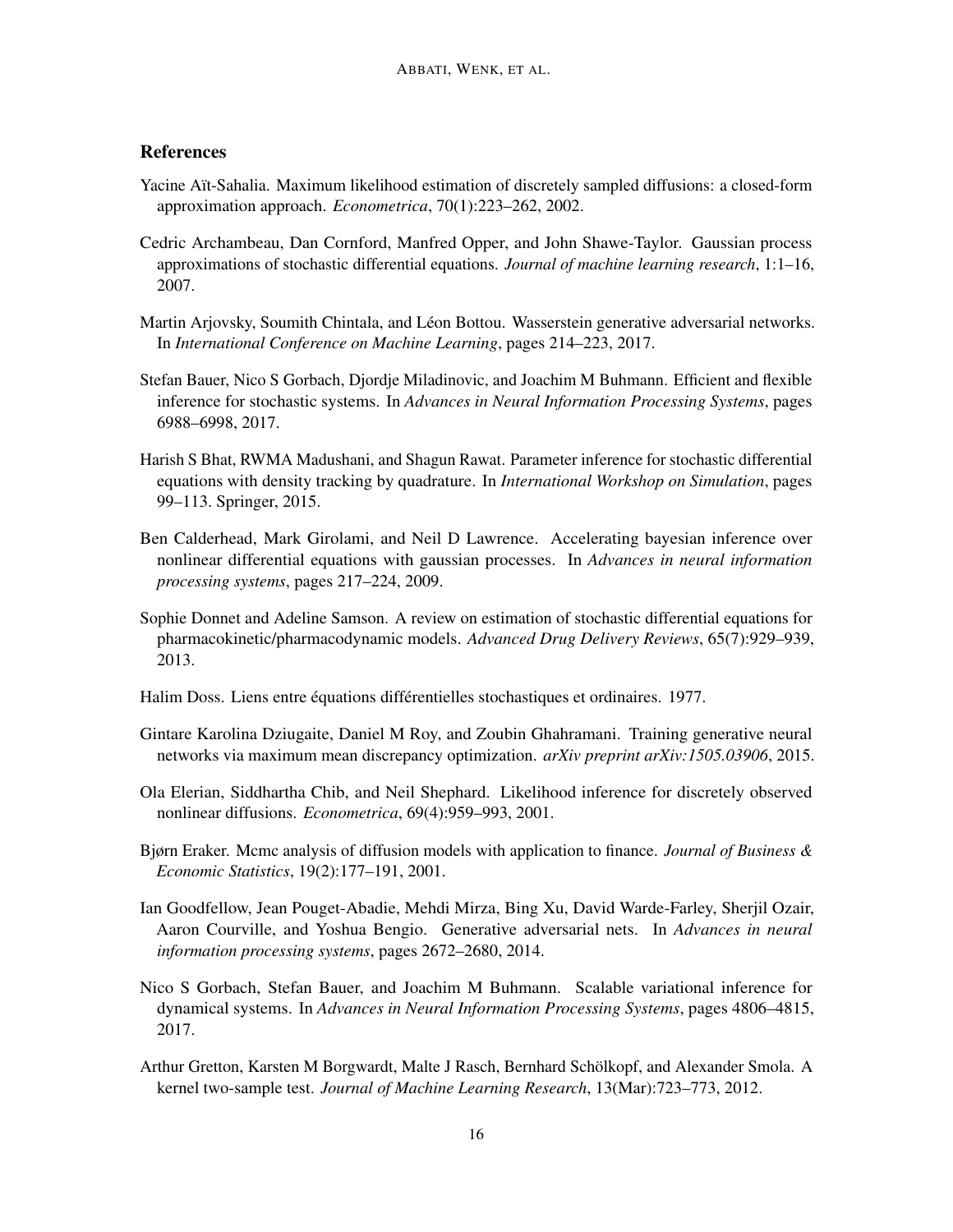- <span id="page-16-6"></span>AS Hurn and KA Lindsay. Estimating the parameters of stochastic differential equations. *Mathematics and computers in simulation*, 48(4-6):373–384, 1999.
- <span id="page-16-11"></span>MJ Jimenez, Henrik Madsen, JJ Bloem, and Bernd Dammann. Estimation of non-linear continuous ´ time models for the heat exchange dynamics of building integrated photovoltaic modules. *Energy and Buildings*, 40(2):157–167, 2008.
- <span id="page-16-10"></span>Hadiseh Karimi and Kimberley B McAuley. Bayesian objective functions for estimating parameters in nonlinear stochastic differential equation models with limited data. *Industrial & Engineering Chemistry Research*, 57(27):8946–8961, 2018.
- <span id="page-16-13"></span>Yujia Li, Kevin Swersky, and Rich Zemel. Generative moment matching networks. In *International Conference on Machine Learning*, pages 1718–1727, 2015.
- <span id="page-16-14"></span>Alfred J Lotka. The growth of mixed populations: two species competing for a common food supply. *Journal of the Washington Academy of Sciences*, 22(16/17):461–469, 1932.
- <span id="page-16-3"></span>Jan Nygaard Nielsen, Henrik Madsen, and Peter C Young. Parameter estimation in stochastic differential equations: an overview. *Annual Reviews in Control*, 24:83–94, 2000.
- <span id="page-16-0"></span>Umberto Picchini. Sde toolbox: Simulation and estimation of stochastic differential equations with matlab. 2007.
- <span id="page-16-4"></span>Susanne Pieschner and Christiane Fuchs. Bayesian inference for diffusion processes: Using higherorder approximations for transition densities. *arXiv preprint arXiv:1806.02429*, 2018.
- <span id="page-16-12"></span>Carl Edward Rasmussen. Gaussian processes in machine learning. In *Advanced lectures on machine learning*, pages 63–71. Springer, 2004.
- <span id="page-16-8"></span>Christoph Riesinger, Tobias Neckel, and Florian Rupp. Solving random ordinary differential equations on gpu clusters using multiple levels of parallelism. *SIAM Journal on Scientific Computing*, 38(4):C372–C402, 2016.
- <span id="page-16-7"></span>Andreas Ruttor, Philipp Batz, and Manfred Opper. Approximate gaussian process inference for the drift function in stochastic differential equations. In *Advances in Neural Information Processing Systems*, pages 2040–2048, 2013.
- <span id="page-16-1"></span>Thomas Ryder, Andrew Golightly, A Stephen McGough, and Dennis Prangle. Black-box variational inference for stochastic differential equations. *International Conference on Machine Learning*, 2018.
- <span id="page-16-5"></span>Simo Särkkä, Jouni Hartikainen, Isambi Sailon Mbalawata, and Heikki Haario. Posterior inference on parameters of stochastic differential equations via non-linear gaussian filtering and adaptive mcmc. *Statistics and Computing*, 25(2):427–437, 2015.
- <span id="page-16-2"></span>Helle Sørensen. Parametric inference for diffusion processes observed at discrete points in time: a survey. *International Statistical Review*, 72(3):337–354, 2004.
- <span id="page-16-9"></span>Hector J Sussmann. On the gap between deterministic and stochastic ordinary differential equations. ´ *The Annals of Probability*, pages 19–41, 1978.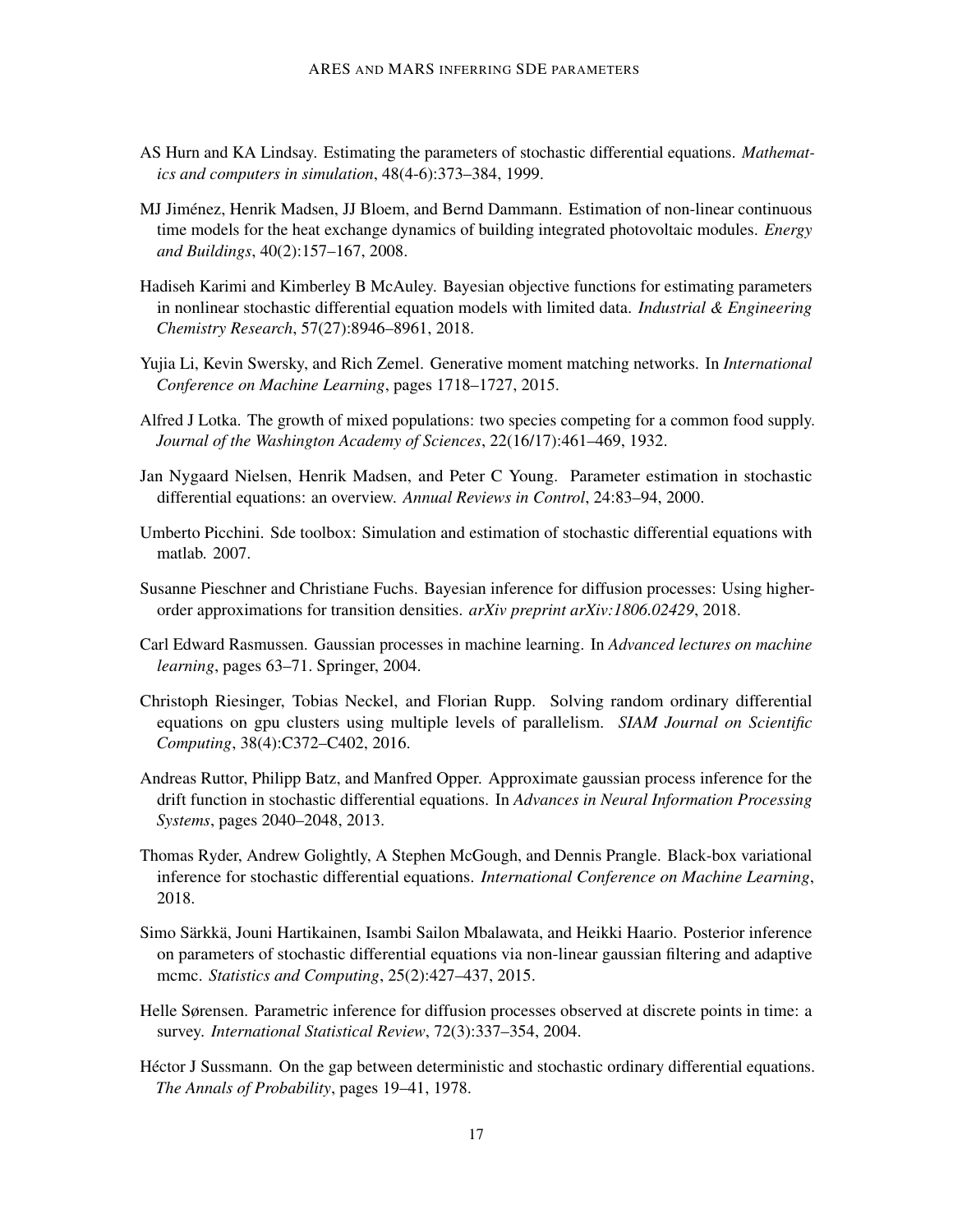- <span id="page-17-0"></span>Filip Tronarp and Simo Särkkä. Iterative statistical linear regression for gaussian smoothing in continuous-time non-linear stochastic dynamic systems. *arXiv preprint arXiv:1805.11258*, 2018.
- <span id="page-17-1"></span>Frank van der Meulen, Moritz Schauer, et al. Bayesian estimation of discretely observed multidimensional diffusion processes using guided proposals. *Electronic Journal of Statistics*, 11(1): 2358–2396, 2017.
- <span id="page-17-2"></span>Michail D Vrettas, Manfred Opper, and Dan Cornford. Variational mean-field algorithm for efficient inference in large systems of stochastic differential equations. *Physical Review E*, 91(1):012148, 2015.
- <span id="page-17-4"></span>Philippe Wenk, Alkis Gotovos, Stefan Bauer, Nico Gorbach, Andreas Krause, and Joachim M Buhmann. Fast gaussian process based gradient matching for parameter identification in systems of nonlinear odes. *arXiv preprint arXiv:1804.04378*, 2018.
- <span id="page-17-5"></span>Liu Yang, Dongkun Zhang, and George Em Karniadakis. Physics-informed generative adversarial networks for stochastic differential equations. *arXiv preprint arXiv:1811.02033*, 2018.
- <span id="page-17-3"></span>Cagatay Yildiz, Markus Heinonen, Jukka Intosalmi, Henrik Mannerström, and Harri Lähdesmäki. Learning stochastic differential equations with gaussian processes without gradient matching. *arXiv preprint arXiv:1807.05748*, 2018.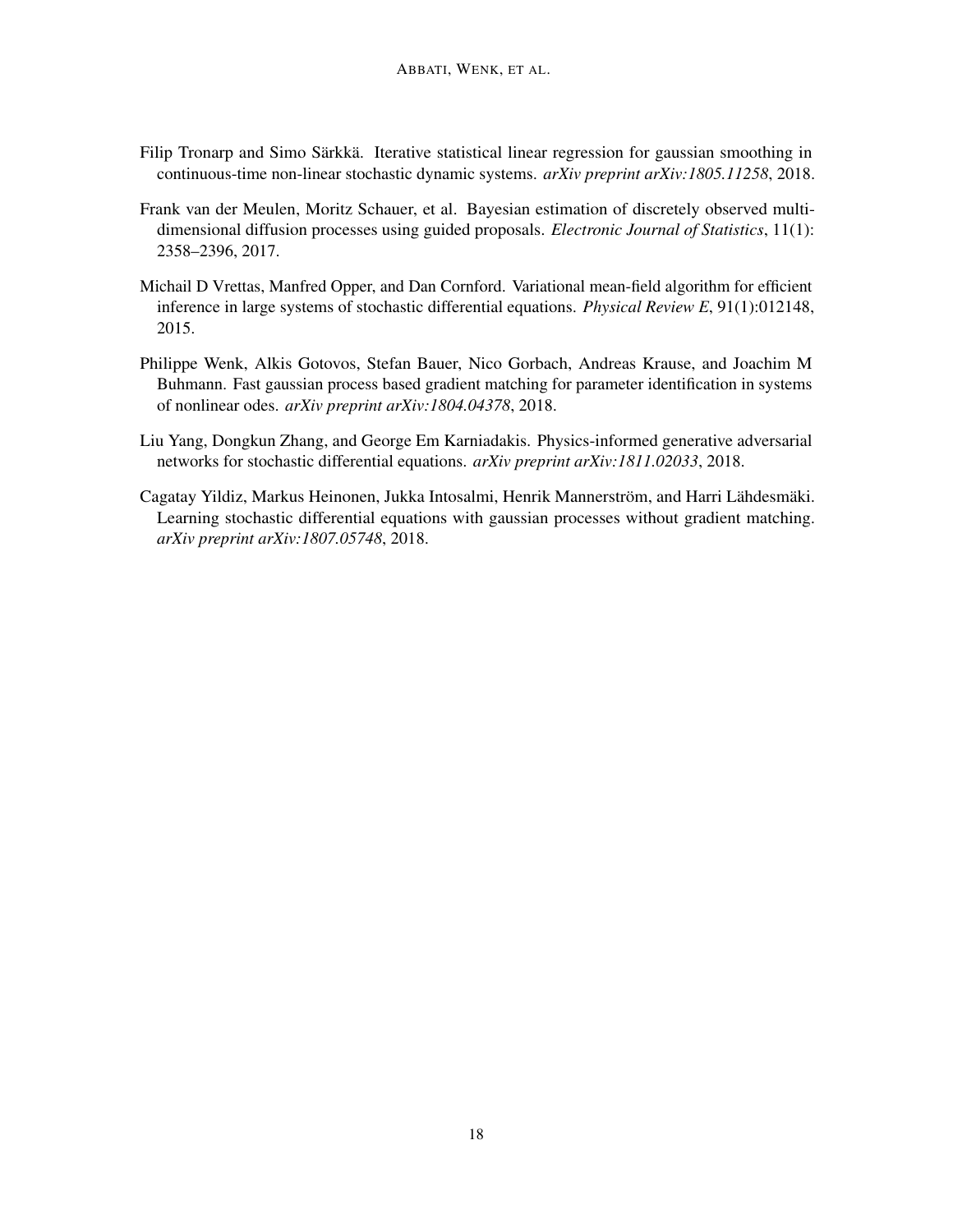## Appendix A.

|                    | <b>NPSDE</b>     | ESGF                       | ARES             | <b>MARS</b>      |  |
|--------------------|------------------|----------------------------|------------------|------------------|--|
| $\theta_0=10$      | $1.28 \pm 2.32$  | $9.97 \pm 0.33$            | $7.24 \pm 1.08$  | $9.82 \pm 0.56$  |  |
| $\theta_1=28$      | $20.69 \pm 5.73$ | $28.00 + 0.17$             | $28.16 \pm 1.08$ | $27.96 \pm 0.21$ |  |
| $\theta_0 = 2.667$ | $1.86 \pm 1.08$  | $\boldsymbol{2.65\pm0.06}$ | $2.55 \pm 0.10$  | $2.64 \pm 0.07$  |  |
| $G=\sqrt{10}$      | $6.51 \pm 1.31$  | $3.03 \pm 0.2$             | $3.54 \pm 2.45$  |                  |  |

#### <span id="page-18-0"></span>A.1 Parameter Estimation Lorenz 63

Table 4: Median and standard deviation of the 65 best runs of each algorithm. As ESGF crashed in roughly one third of all experiments, we compare only the best 65 runs, where a crash is treated as a complete failure. While this provides somehow a fair comparison, it should be noted that this significantly overestimates the performance of all algorithms.

## A.2 Densities for Ancestral Sampling of the SDE Based Model

Given the graphical model in Figure [1a,](#page-7-0) it is straight forward to calculate the densities used in the ancestral sampling scheme in Algorithm [1.](#page-8-0) After marginalizing out  $\dot{z}$ , the joint density described by the graphical model can be written as

$$
p(\mathbf{o}, \mathbf{z}, \mathbf{y} | \boldsymbol{\phi}, \mathbf{G}, \boldsymbol{\sigma}) = p(\mathbf{o} | \mathbf{G}) p(\mathbf{z} | \boldsymbol{\phi}) p(\mathbf{y} | \mathbf{z}, \mathbf{o}, \boldsymbol{\sigma})
$$
(34)

Inserting the densities given by Equations [\(10\)](#page-5-2), [\(11\)](#page-5-3), [\(13\)](#page-5-4) and [\(21\)](#page-6-0) yields

$$
p(\mathbf{o}, \mathbf{z}, \mathbf{y} | \boldsymbol{\phi}, \mathbf{G}, \boldsymbol{\sigma}) = \mathcal{N}(\mathbf{o} | \mathbf{0}, \mathbf{B} \boldsymbol{\Omega} \mathbf{B}^T) \mathcal{N}(\mathbf{z} | \mathbf{0}, \mathbf{C}_{\boldsymbol{\phi}}) \mathcal{N}(\mathbf{y} | \mathbf{z} + \mathbf{o}, \mathbf{T}).
$$
 (35)

Using variable substitution to simplify notation, we write

$$
p(\mathbf{o}, \mathbf{z}, \mathbf{y} | \boldsymbol{\phi}, \mathbf{G}, \boldsymbol{\sigma}) = \mathcal{N}(\mathbf{o} | \mathbf{0}, \tilde{\boldsymbol{\Omega}}) \mathcal{N}(\mathbf{z} | \mathbf{0}, \mathbf{C}_{\boldsymbol{\phi}}) \mathcal{N}(\mathbf{y} | \mathbf{z} + \mathbf{o}, \mathbf{T}).
$$
 (36)

This equation is now subsequently modified by observing that the product of two Gaussian densities in the same random variable is again a Gaussian density:

$$
p(\mathbf{o}, \mathbf{z}, \mathbf{y} | \boldsymbol{\phi}, \mathbf{G}, \boldsymbol{\sigma}) = \mathcal{N}(\mathbf{o} | \mathbf{0}, \tilde{\boldsymbol{\Omega}}) \mathcal{N}(\mathbf{z} | \mathbf{0}, \mathbf{C}_{\boldsymbol{\phi}}) \mathcal{N}(\mathbf{y} | \mathbf{z} + \mathbf{o}, \mathbf{T})
$$
(37)

<span id="page-18-2"></span>
$$
= \mathcal{N}(\mathbf{o}|0, \tilde{\Omega}) \mathcal{N}(\mathbf{z}|0, \mathbf{C}_{\phi}) \mathcal{N}(\mathbf{z}|\mathbf{y} - \mathbf{o}, \mathbf{T})
$$
\n(38)

$$
= \mathcal{N}(\mathbf{o}|\mathbf{0}, \tilde{\mathbf{\Omega}}) \mathcal{N}(\mathbf{y} - \mathbf{o}|\mathbf{0}, \mathbf{C}_{\phi} + \mathbf{T}) \mathcal{N}(\mathbf{z}|\mathbf{m}_z, \mathbf{C}_z)
$$
(39)

$$
= \mathcal{N}(\mathbf{o}|0,\tilde{\Omega})\mathcal{N}(\mathbf{o}|\mathbf{y},\mathbf{C}_{\phi}+\mathbf{T})\mathcal{N}(\mathbf{z}|\mathbf{m}_z,\mathbf{C}_z)
$$
(40)

$$
= \mathcal{N}(\mathbf{y}|\mathbf{0}, \tilde{\mathbf{\Omega}} + \mathbf{C}_{\phi} + \mathbf{T}) \mathcal{N}(\mathbf{o}|\mathbf{m}_{o}, \mathbf{C}_{o}) \mathcal{N}(\mathbf{z}|\mathbf{m}_{z}, \mathbf{C}_{z})
$$
(41)

where

<span id="page-18-1"></span>
$$
\mathbf{m}_z = \mathbf{C}_z (\mathbf{T}^{-1} (\mathbf{y} - \mathbf{o})) \tag{42}
$$

$$
C_z = (C_{\phi}^{-1} + T^{-1})^{-1}
$$
 (43)

$$
\mathbf{m}_o = \mathbf{C}_o (\mathbf{C}_\phi + \mathbf{T})^{-1} \mathbf{y} \tag{44}
$$

$$
C_o = (\tilde{\Omega}^{-1} + (C_{\phi} + T)^{-1})^{-1}
$$
\n(45)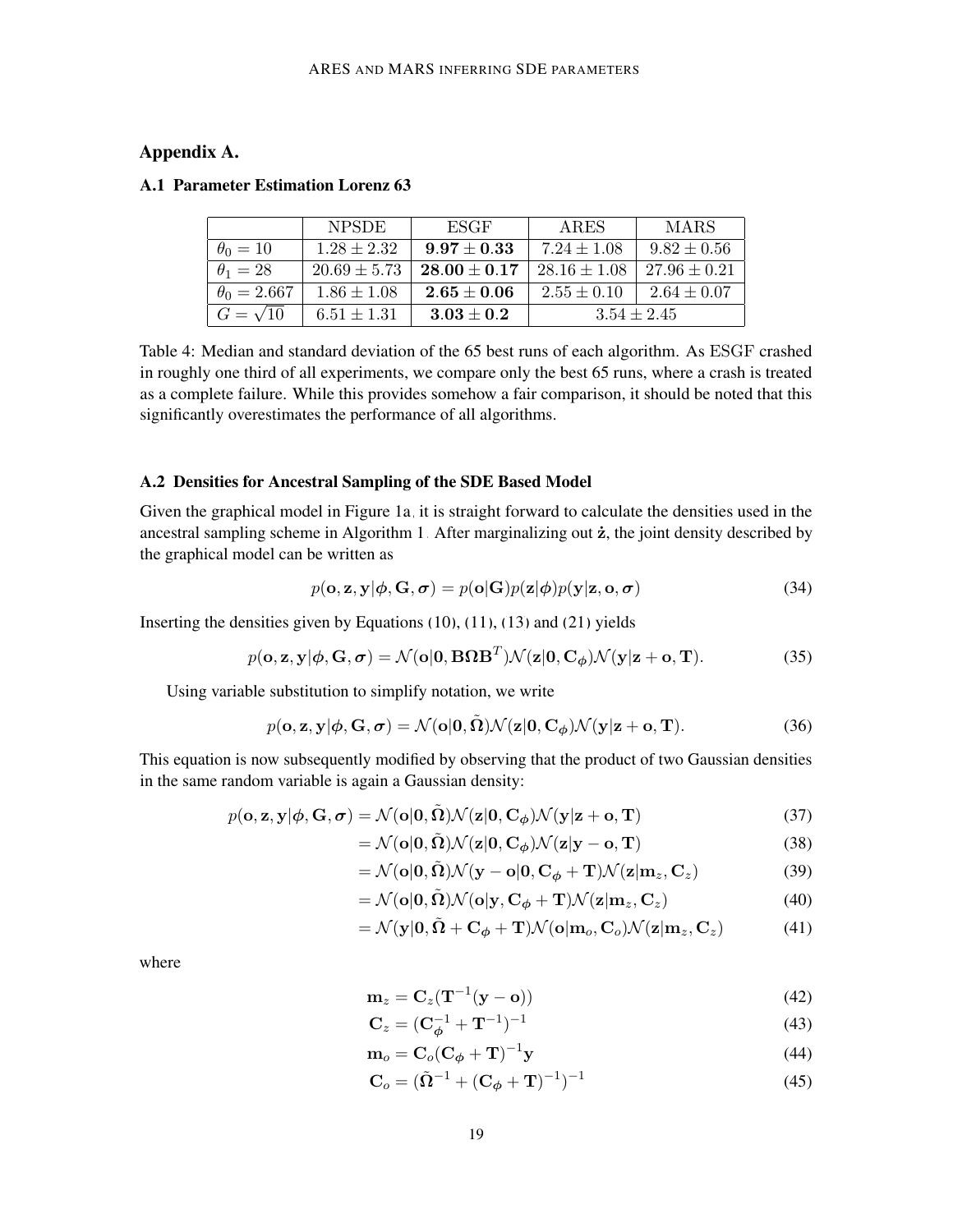This formula can be further modified using the Woodbury identity, i.e.

$$
C_z = (C_{\phi}^{-1} + T^{-1})^{-1}
$$
 (46)

$$
=\mathbf{C}_{\phi}-\mathbf{C}_{\phi}(\mathbf{C}_{\phi}+\mathbf{T})^{-1}\mathbf{C}_{\phi}
$$
\n(47)

$$
=\mathbf{C}_{\phi}(\mathbf{C}_{\phi}+\mathbf{T})^{-1}\mathbf{T}
$$
\n(48)

which leads to

$$
\mathbf{m}_z = \mathbf{C}_{\phi} (\mathbf{C}_{\phi} + \mathbf{T})^{-1} (\mathbf{y} - \mathbf{o}) \tag{49}
$$

and

$$
C_o = (\tilde{\Omega}^{-1} + (C_{\phi} + T)^{-1})^{-1}
$$
\n(50)

$$
= \tilde{\Omega} - \tilde{\Omega} (\tilde{\Omega} + C_{\phi} + T)^{-1} \tilde{\Omega}
$$
\n(51)

$$
= \tilde{\Omega}(\tilde{\Omega} + \mathbf{C}_{\phi} + \mathbf{T})^{-1}(\mathbf{C}_{\phi} + \mathbf{T})
$$
\n(52)

which leads to

$$
\mathbf{m}_o = \tilde{\mathbf{\Omega}}(\tilde{\mathbf{\Omega}} + \mathbf{C}_{\phi} + \mathbf{T})^{-1} \mathbf{y}
$$
\n(53)

Since we observe  $\tilde{y}$ , we are interested in calculating the conditional distribution

$$
p(\mathbf{o}, \mathbf{z} | \mathbf{y}, \boldsymbol{\phi}, \mathbf{G}, \boldsymbol{\sigma}) = \frac{p(\mathbf{o}, \mathbf{z}, \mathbf{y} | \boldsymbol{\phi}, \mathbf{G}, \boldsymbol{\sigma})}{p(\mathbf{y} | \boldsymbol{\phi}, \mathbf{G}, \boldsymbol{\sigma})}
$$
(54)

Conveniently enough, the marginal density of y is already factorized out in Equation [\(41\)](#page-18-1) (compare Equation  $(22)$ ). Thus, we have

$$
p(\mathbf{o}, \mathbf{z} | \mathbf{y}, \boldsymbol{\phi}, \mathbf{G}, \boldsymbol{\sigma}) = \mathcal{N}(\mathbf{o} | \mathbf{m}_o, \mathbf{C}_o) \mathcal{N}(\mathbf{z} | \mathbf{m}_z, \mathbf{C}_z)
$$
(55)

As  $\mathcal{N}(\mathbf{o}|\mathbf{m}_o, \mathbf{C}_o)$  is independent of z, we can employ ancestral sampling by first obtaining a sample of o by sampling  $\mathcal{N}(\mathbf{o}|\mathbf{m}_o, \mathbf{C}_o)$  and then using that sample to obtain a sample of z by sampling  $\mathcal{N}(\mathbf{z}|\mathbf{m}_z, \mathbf{C}_z).$ 

## A.3 Calculating the GP Posterior for Data Based Ancestral Sampling

Given the graphical model in Figure [1b,](#page-7-0) it is straight forward to calculate the densities used in the ancestral sampling scheme in Algorithm [1.](#page-8-0) After marginalizing out  $\dot{z}$  and using the variable substitutions introduced in Equation [\(36\)](#page-18-2), the joint density described by the graphical model can be written as

$$
p(\mathbf{o}, \mathbf{z}, \mathbf{y} | \boldsymbol{\phi}, \mathbf{G}, \boldsymbol{\sigma}) = p(\mathbf{o} | \mathbf{G}) p(\mathbf{y} | \boldsymbol{\sigma}, \mathbf{o}, \mathbf{z}) p(\mathbf{z} | \boldsymbol{\phi})
$$
(56)

$$
= \mathcal{N}(\mathbf{o}|\mathbf{0}, \tilde{\mathbf{\Omega}}) \mathcal{N}(\mathbf{y}|\mathbf{z} + \mathbf{o}, \mathbf{T}) \mathcal{N}(\mathbf{z}|\mathbf{0}, \mathbf{C}_{\phi})
$$
(57)

$$
= \mathcal{N}(\mathbf{o}|\mathbf{0}, \tilde{\mathbf{\Omega}}) \mathcal{N}(\mathbf{o}|\mathbf{y} - \mathbf{z}, \mathbf{T}) \mathcal{N}(\mathbf{z}|\mathbf{0}, \mathbf{C}_{\phi})
$$
(58)

$$
= \mathcal{N}(\mathbf{o}|\mathbf{m}, \mathbf{C}) \mathcal{N}(\mathbf{y} - \mathbf{z}|\mathbf{0}, \tilde{\mathbf{\Omega}} + \mathbf{T}) \mathcal{N}(\mathbf{z}|\mathbf{0}, \mathbf{C}_{\phi})
$$
(59)

$$
= \mathcal{N}(\mathbf{o}|\mathbf{m}, \mathbf{C}) \mathcal{N}(\mathbf{z}|\mathbf{y}, \tilde{\mathbf{\Omega}} + \mathbf{T}) \mathcal{N}(\mathbf{z}|\mathbf{0}, \mathbf{C}_{\phi})
$$
(60)

$$
= \mathcal{N}(\mathbf{o}|\mathbf{m}, \mathbf{C}) \mathcal{N}(\mathbf{y}|\mathbf{0}, \tilde{\mathbf{\Omega}} + \mathbf{T} + \mathbf{C}_{\phi}) \mathcal{N}(\mathbf{z}|\boldsymbol{\mu}_z, \boldsymbol{\Sigma}_z)
$$
(61)